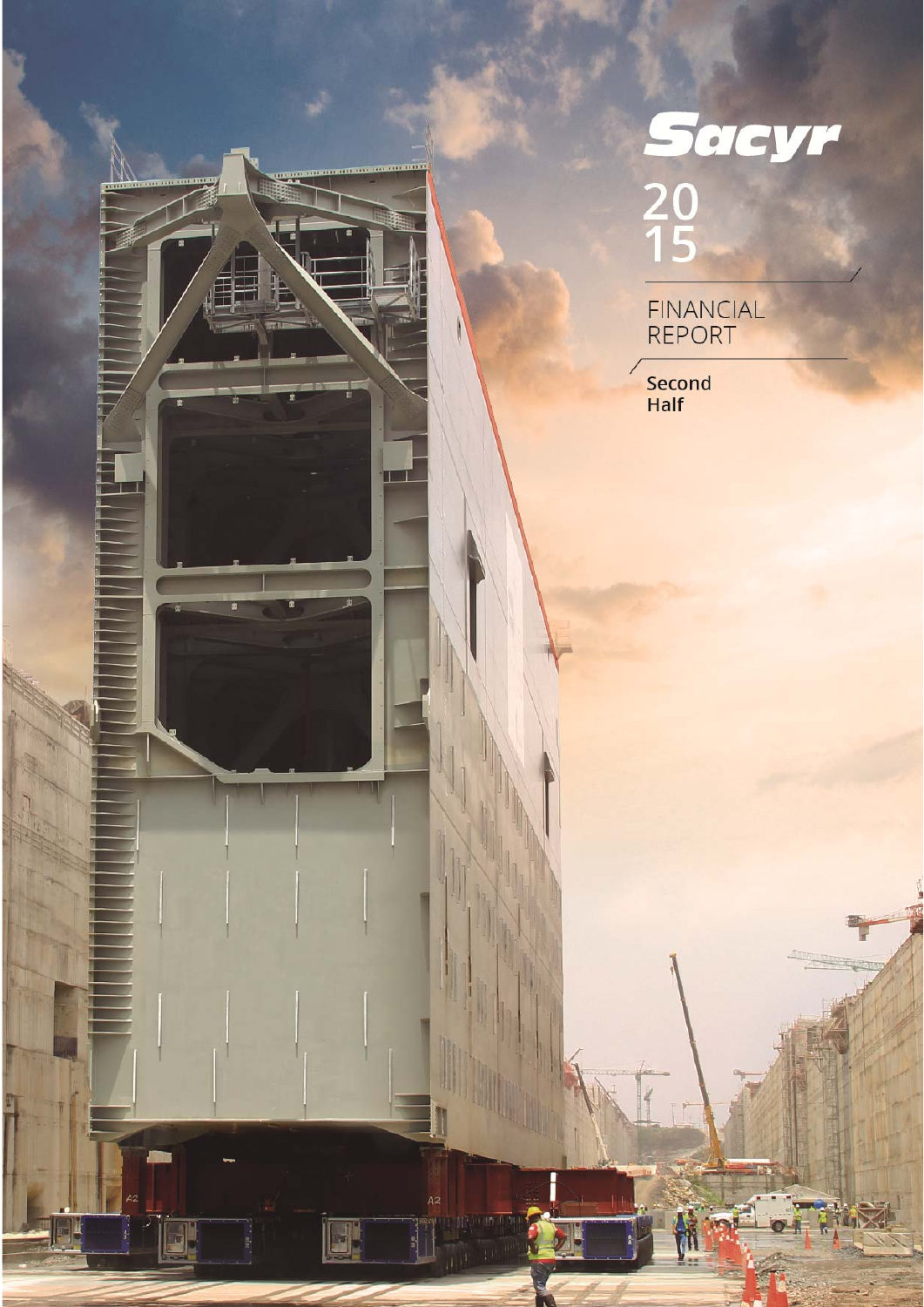

| $\mathbf{I}$ . | <b>HIGHLIGHTS</b>                                    | $\overline{2}$ |
|----------------|------------------------------------------------------|----------------|
| II.            | <b>INCOME STATEMENT</b>                              | $\overline{4}$ |
| III.           | <b>BACKLOG</b>                                       | 9              |
|                | IV. CONSOLIDATED BALANCE SHEET                       | 11             |
|                | V. PERFORMANCE BY BUSINESS AREA                      | 15             |
|                | VI. STOCK MARKET PERFORMANCE                         | 33             |
|                | <b>VII. SHAREHOLDER STRUCTURE</b>                    | 34             |
|                | VIII. APPENDICES                                     | 35             |
|                | <b>ACCOUNTING ISSUES</b><br>$\overline{\phantom{a}}$ |                |

# - SALE OF TESTA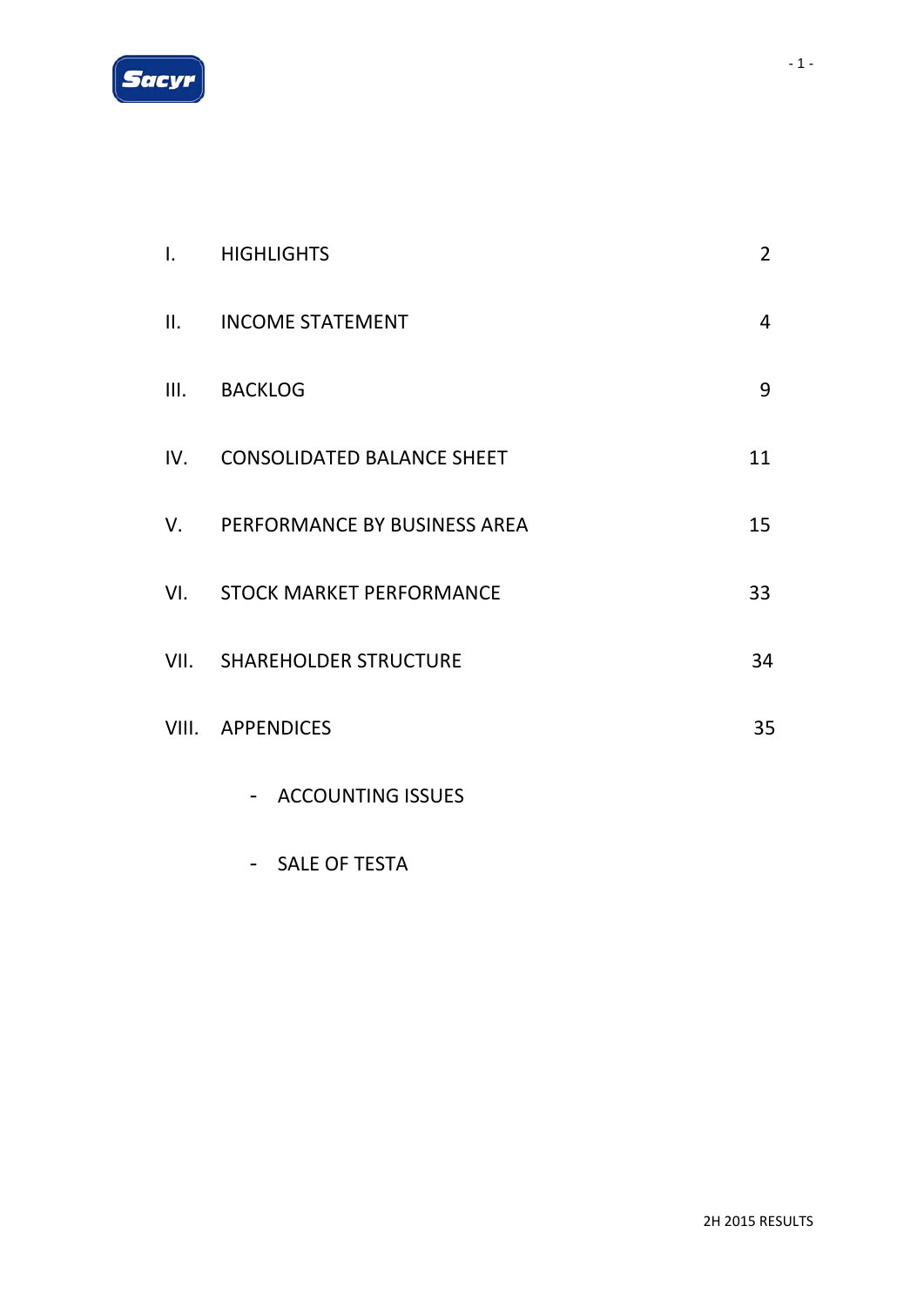

## **I. HIGHLIGHTS IN 2015**

- 2015 has been a year in which Sacyr has redefined its strategy, focused on profitable growth in its four business areas: Construction, Infrastructure Concessions, Services and Industrial, in selected geographical markets.
- **The most significant milestone in this focalisation strategy was the** successful sale of Testa, the Group's property rental business. The sale was concluded in June 2015 for a total of €1,794 million and a 17% premium on NAV.
- The Group has been able to reduce its net debt by ‐34% to €4,180 million with cash flow from business activities, allied with the divestment of Testa, and after expenditure on growth capex and other effects.
- Sacyr's strategy is based on two clear growth drivers: Sacyr Concessions and Sacyr Industrial.
- During the year, Sacyr has actively sought growth opportunities in the Infrastructure Concessions business. It has met with considerable success in Colombia (Pasto‐Rumichaca, Corredor 5 and Autopista al Mar) and in Uruguay (Corredor Vial 21 and 24), where the Group has made a combined investment of €2,300 million in operations which will provide future income of over €6,800 million.
- The strong performance in concession income (51% like for like) due to the positive trend in traffic, as well as the contribution from new contracts awarded, highlights the quality of the assets in Sacyr's concessions portfolio.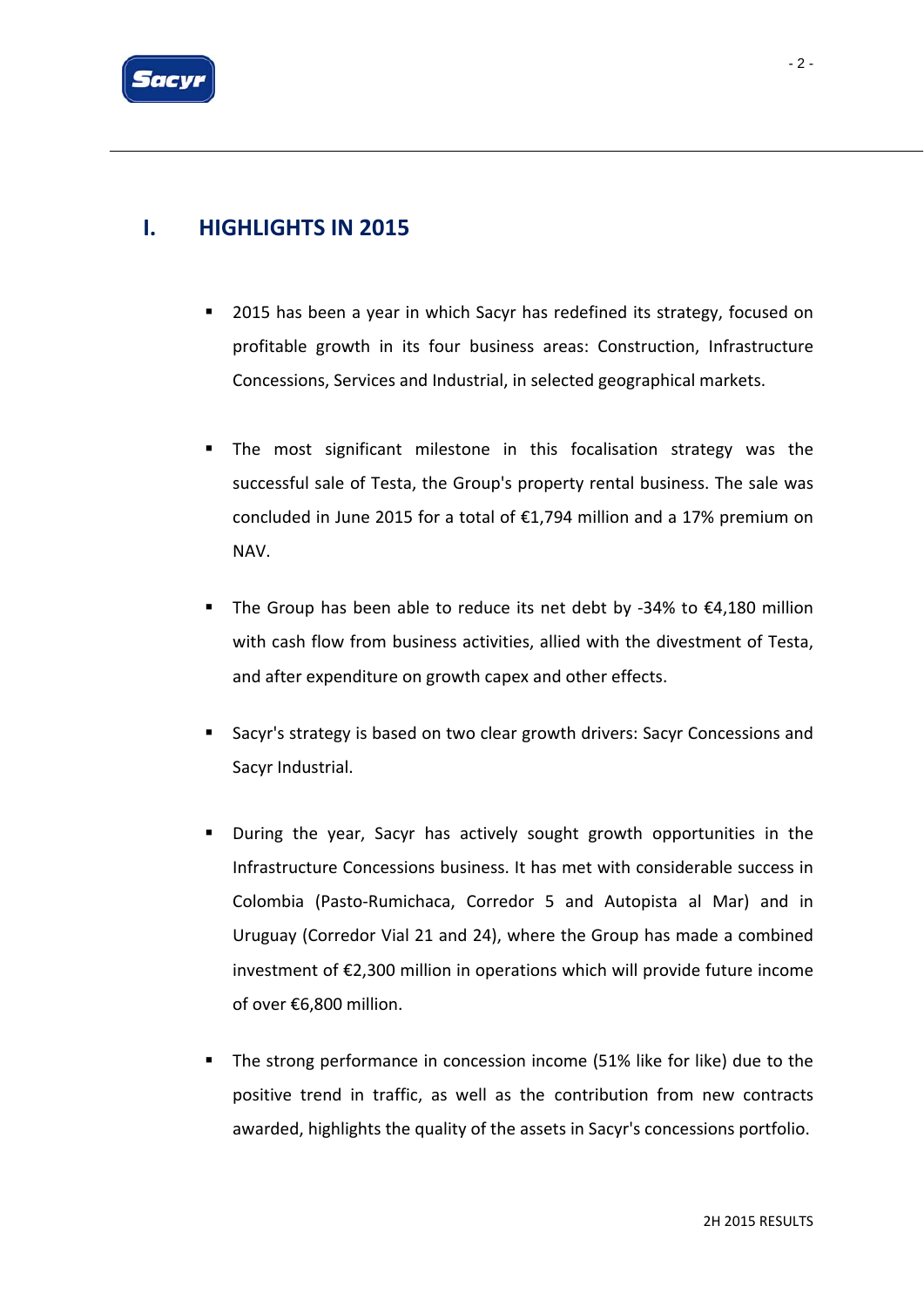

- In Sacyr Industrial, the significant growth in activity (+50%) is fuelled by the firm tendering activity in this area, which has also been reinforced strategically in its three business lines through the acquisition of Sacyr Fluor, to develop oil & gas projects, the creation of Sacyr Nervión, specialised in the operation and maintenance of industrial plants, and the agreement with Isotrón, focused on executing electrical infrastructure.
- Organic growth is assured through the important contracts awarded in the international construction area. The contracts include the Pumarejo Bridge over the Magdalena River in Colombia, the Pampilla refinery in Peru and the design and construction of the QEZ‐1 (Qatar Economic Zone 1) planning works in Ras Bufontas (Qatar), the Querétaro hospital in Mexico, University of Ulster (Belfast), and a road in the Cajamarca region (Peru).
- In the Services business, the pattern of sustainable and stable growth (+7% like for like) and consolidation of margins (9.2%) has continued. Significant contracts have been awarded during the year, such as the cleaning and waste collection service management in Guadalajara and the cleaning service at the Barcelona‐El Prat Airport and in Terminals 1,2 and 3 of the Adolfo Suarez Madrid – Barajas Airport.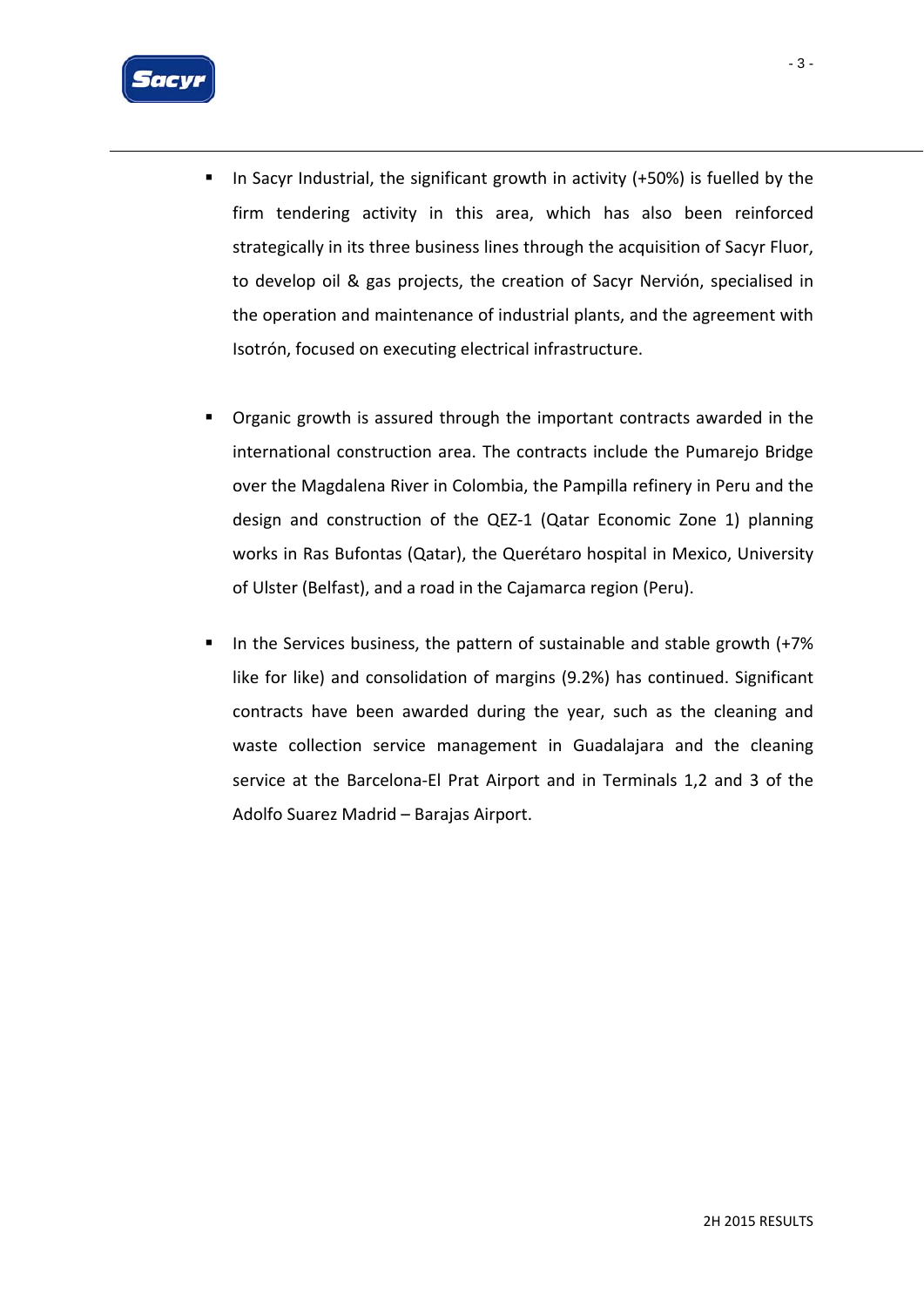

# **II. INCOME STATEMENT**

| <b>INCOME STATEMENT</b>                                   |              | <b>DECEMBER</b> |          |  |  |
|-----------------------------------------------------------|--------------|-----------------|----------|--|--|
| (Thousands of Euros)                                      | 2015         | 2014*           | 15/14    |  |  |
| <b>Revenue</b>                                            |              |                 |          |  |  |
|                                                           | 2,948,914    | 2,718,066       | 8.5%     |  |  |
| Other income                                              | 114,480      | 91,602          | 25.0%    |  |  |
| <b>Total operating income</b>                             | 3,063,394    | 2,809,667       | 9.0%     |  |  |
| <b>External and Operating Expenses</b>                    | $-2,745,314$ | $-2,570,712$    | 6.8%     |  |  |
| <b>GROSS PROFIT FROM ORDINARY OPERATIONS(1)</b>           | 318,080      | 238,955         | 33.1%    |  |  |
| Amortisation and depreciation charge                      | $-110,322$   | $-78,941$       | 39.8%    |  |  |
| Changes in provision                                      | $-59,938$    | 33,759          | n.s.     |  |  |
| <b>NET OPERATING PROFIT</b>                               | 147,821      | 193,773         | $-23.7%$ |  |  |
| <b>Financial results</b>                                  | $-242,420$   | $-251,059$      | $-3.4%$  |  |  |
| Results from equity accounted subsidiaries                | $-467,843$   | 170,599         | n.s.     |  |  |
| Provisions for financial investments                      | $-108,699$   | 8,345           | n.s.     |  |  |
| Change in value of financial instruments                  | $-3,789$     | 4,089           | n.s.     |  |  |
| Results from sales of non current assets                  | 32,447       | 36,128          | $-10.2%$ |  |  |
| <b>PROFIT BEFORE TAXES</b>                                | $-642,483$   | 161,874         | n.s.     |  |  |
| Corporate Tax                                             | $-157,252$   | $-165,556$      | $-5.0%$  |  |  |
| PROFIT FOR CONTINUING ACTIVITIES                          | $-799,735$   | $-3,681$        | n.S.     |  |  |
| <b>RESULTS FOR COMPANIES WITH DISCONTINOUS ACTIVITIES</b> | 1,183,393    | 43,029          | n.s      |  |  |
| <b>CONSOLIDATE RESULTS</b>                                | 383,658      | 39,347          | n.s      |  |  |
| <b>Minorities</b>                                         | $-13,652$    | $-6,627$        | 106.0%   |  |  |
| <b>NET ATTRIBUTABLE PROFIT</b>                            | 370,006      | 32,720          | n.s      |  |  |

| 'Gross mai | ∽ | . nn | 8.8% |  |
|------------|---|------|------|--|

\* Adjusted with TESTA accounted as discontinued operation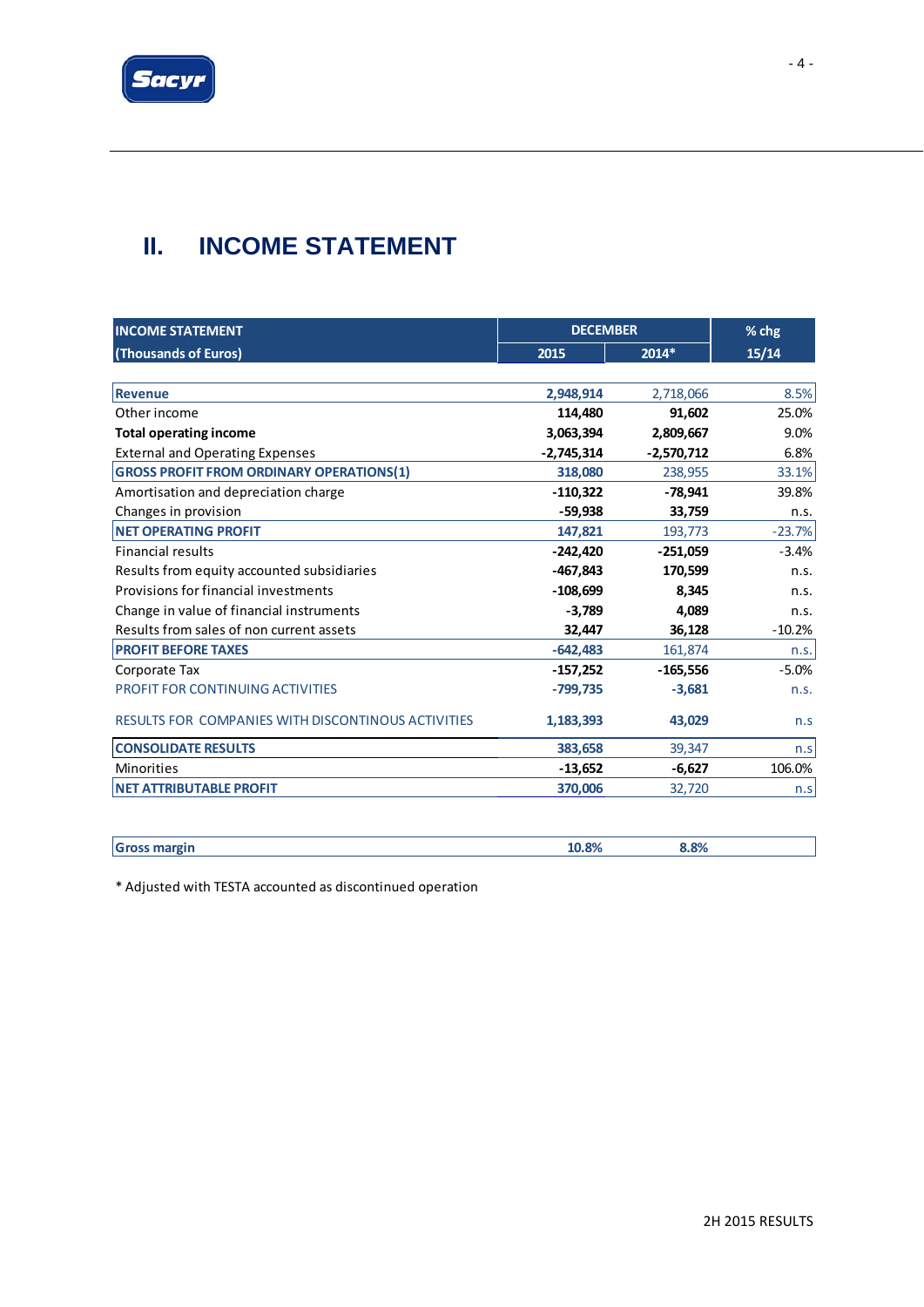

#### ■ Revenue rose 8.5% year-on-year to €2,949 million.

| <b>REVENUE</b>                            |            | <b>DECEMBER</b> |         |  |
|-------------------------------------------|------------|-----------------|---------|--|
| (Thousands Euros)                         | 2015       | $2014*$         | 15/14   |  |
| Construcción (Sacyr Construcción-Somague) | 1,665,641  | 1,697,043       | $-1.9%$ |  |
| Concesiones (Sacyr Concesiones)           | 563,752    | 419,175         | 34.5%   |  |
| Industrial (Sacyr Industrial)             | 289,969    | 193,530         | 49.8%   |  |
| Servicios (Valoriza)                      | 763,088    | 732,323         | 4.2%    |  |
| Holding y Ajustes                         | $-333,536$ | $-324,006$      |         |  |
| <b>REVENUE</b>                            | 2,948,914  | 2,718,066       | 8.5%    |  |
| International                             | 1,579,713  | 1,472,462       | 7.3%    |  |
| % International                           | 54%        | 54%             |         |  |

\* Adjusted with TESTA accounted as discontinued operation

- Concession revenue was up 51% year‐on‐year, due to the positive traffic performance on our motorways, the start‐up of the Rutas del Desierto motorway in Chile, the higher contribution of revenue from the other Chilean assets, the Vial Sierra Norte concession in Peru and the concessions awarded in Colombia.
- In the Construction business, revenue amounted to €1,666 million, 75% of which stemmed from international activity, thanks to the contribution from the backlog in Chile, Italy, Portugal, Colombia, Peru, Mexico, Portuguese‐speaking Africa and the Middle East. The performance in Spain and Somague has been practically flat compared with 2014 due to the contraction in activity (‐9% and –22% respectively).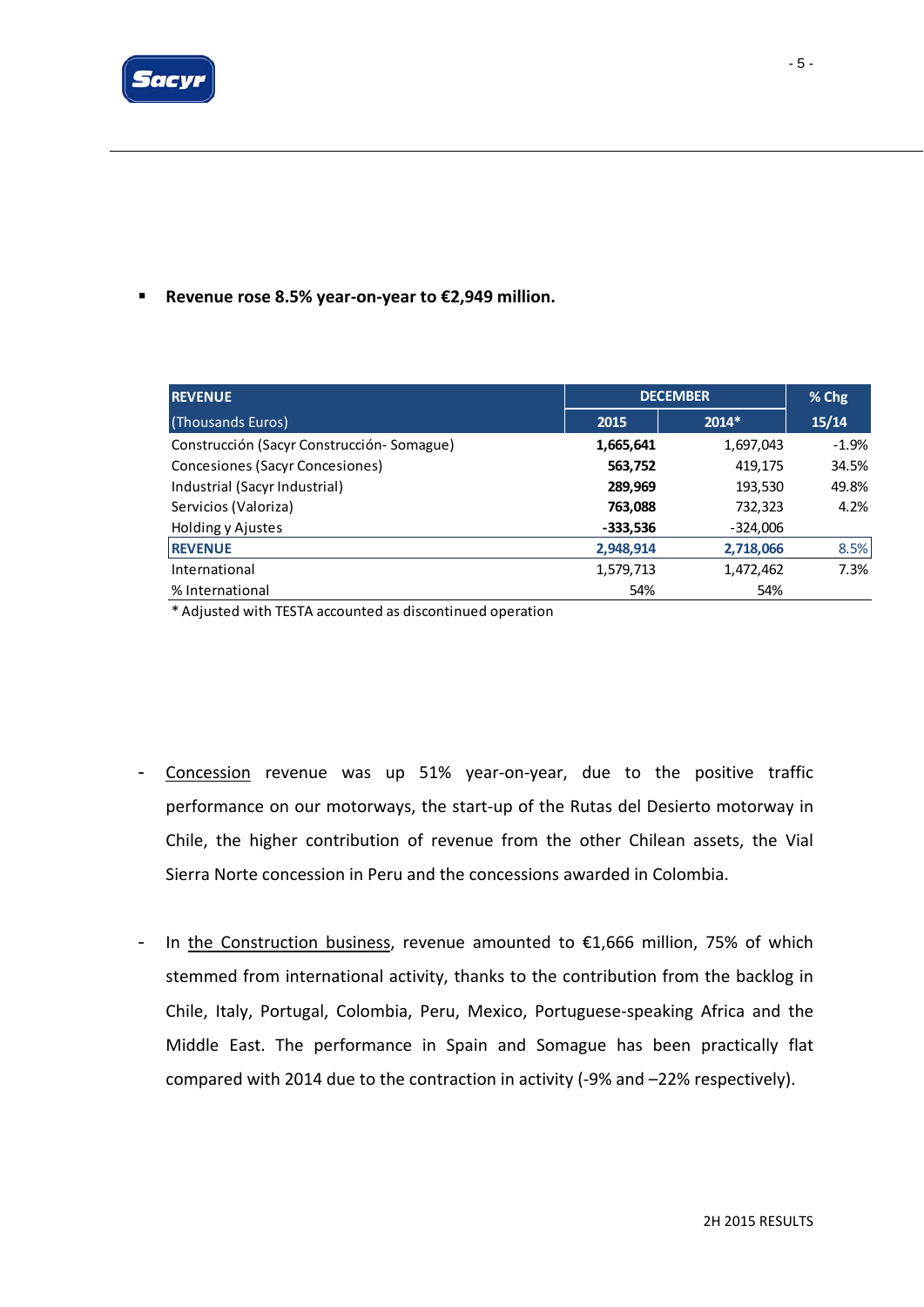

- Sacyr Industrial increased its revenue twofold thanks to the new EPC contract wins in electricity infrastructure (Mexico, Peru, United Kingdom, Panama) and in Oil&Gas (Colombia, Bolivia and Peru).
- Services posted 4% growth. Growth was 7% in like-for-like terms, due to the disinvestment from water assets in Portugal carried out in June 2014. Environment and multi-service activities grew by 5% and 7%, respectively, and water grew by 7% in like‐for‐like terms.
- **EBITDA was up 33% to €318 million.**

| <b>EBITDA</b>                             | <b>DECEMBER</b> | $%$ Chg   |          |
|-------------------------------------------|-----------------|-----------|----------|
| (Thousands Euros)                         | 2015            | $2014*$   | 15/14    |
| Construcción (Sacyr Construcción-Somague) | 78,331          | 104,169   | $-24.8%$ |
| Concesiones (Sacyr Concesiones)           | 184,158         | 77,568    | 137.4%   |
| Industrial (Sacyr Industrial)             | 21,029          | 9,615     | 118.7%   |
| Servicios (Valoriza)                      | 70,280          | 62,367    | 12.7%    |
| Holding y Ajustes                         | $-35,718$       | $-14,764$ |          |
| <b>EBITDA</b>                             | 318,080         | 238,955   | 33.1%    |
|                                           |                 |           |          |
| <b>Ebitda Margin (%)</b>                  | 10.8%           | 8.8%      |          |

\* Adjusted with TESTA accounted as discontinued operation

- In Concessions, the increase is partly attributable to the change in consolidation scope, which entailed the full consolidation of eight concession assets that were carried using the equity method in the first half of 2014. Stripping out this impact, concessions' EBITDA growth stood at 38%.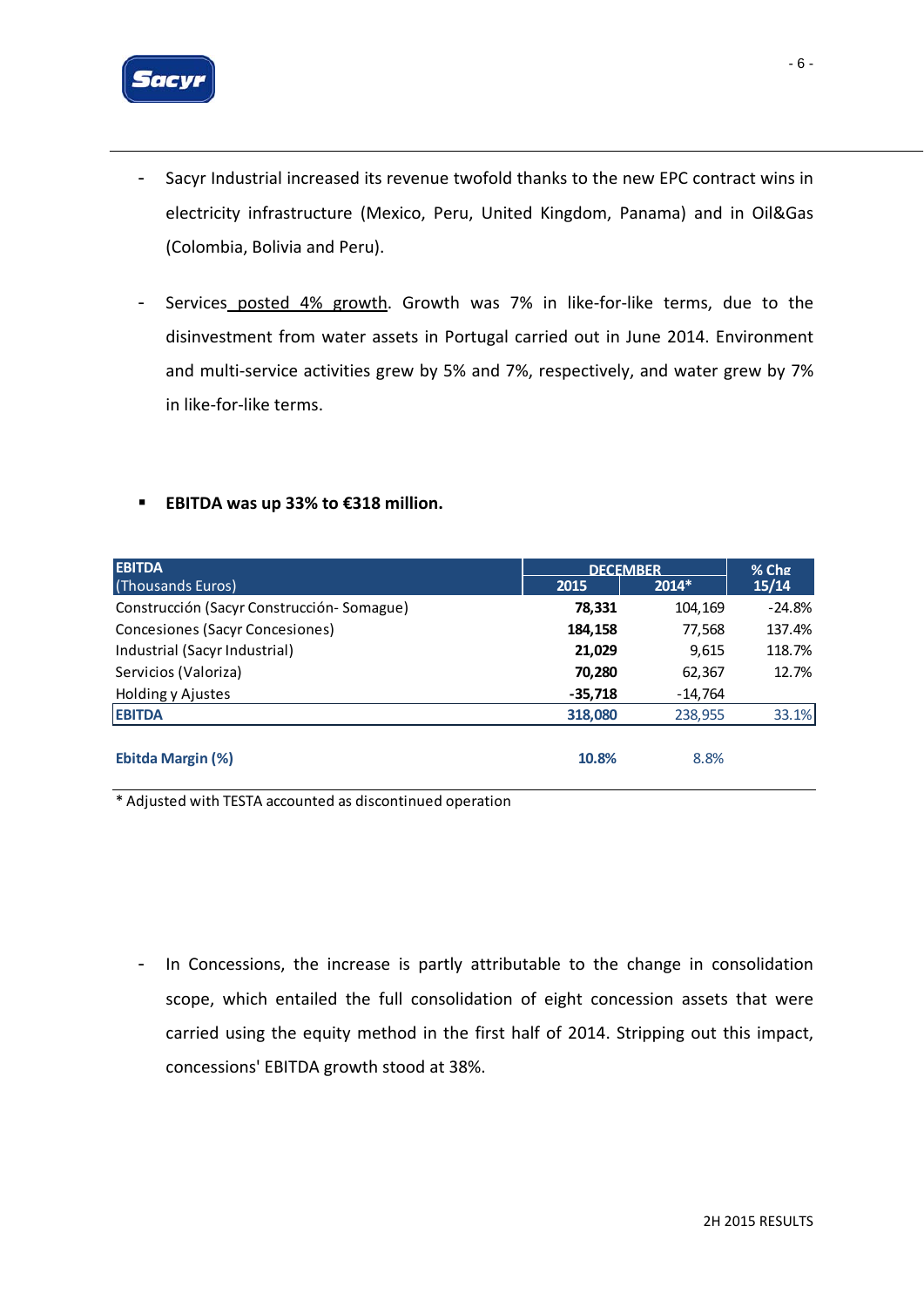

- In the Construction business, the difference in EBITDA from the previous year was the result of the drop in oil prices, which led to delays in certain of Somague's projects, especially in Angola and Brazil.
- EBITDA from Sacyr Industrial has increased significantly, underpinned by the revenue from the new EPC contracts, from the impact of the improvement in the electricity pool price and the fall in the gas price on power plants margins.
- In Services, the 13% growth of EBITDA was notable, fuelled by Environment and Water. Stripping out the effect of disposals in the water business, growth in services was 19%.
- **The EBITDA margin was 10.8% compared to 8.8% in the same period last year.**
- **The increase in the depreciation charge of property, plant and equipment was the** result of the incorporation of concession projects due to the change to full consolidation of certain concession assets in 2015.
- Net financial losses were €242 million. The average interest rate of borrowings stands at 4.5%.
- Results from equity accounted subsidiaries included -€478 million from our holding in Repsol, Of which -€105 million related to our share of Repsol's net loss of -€1,227 million through 31 December 2015 and ‐€373 million to the write‐down of the investment to fair value after an impairment test.
- Income from asset disposals amounted to €32 million, €24 million from the valuation of PPAs ("Purchase Price Allocation") assigned to the concession assets which were incorporated by global consolidation in 2015. The other €8 million stem from the positive income obtained from the divestment of certain concession projects.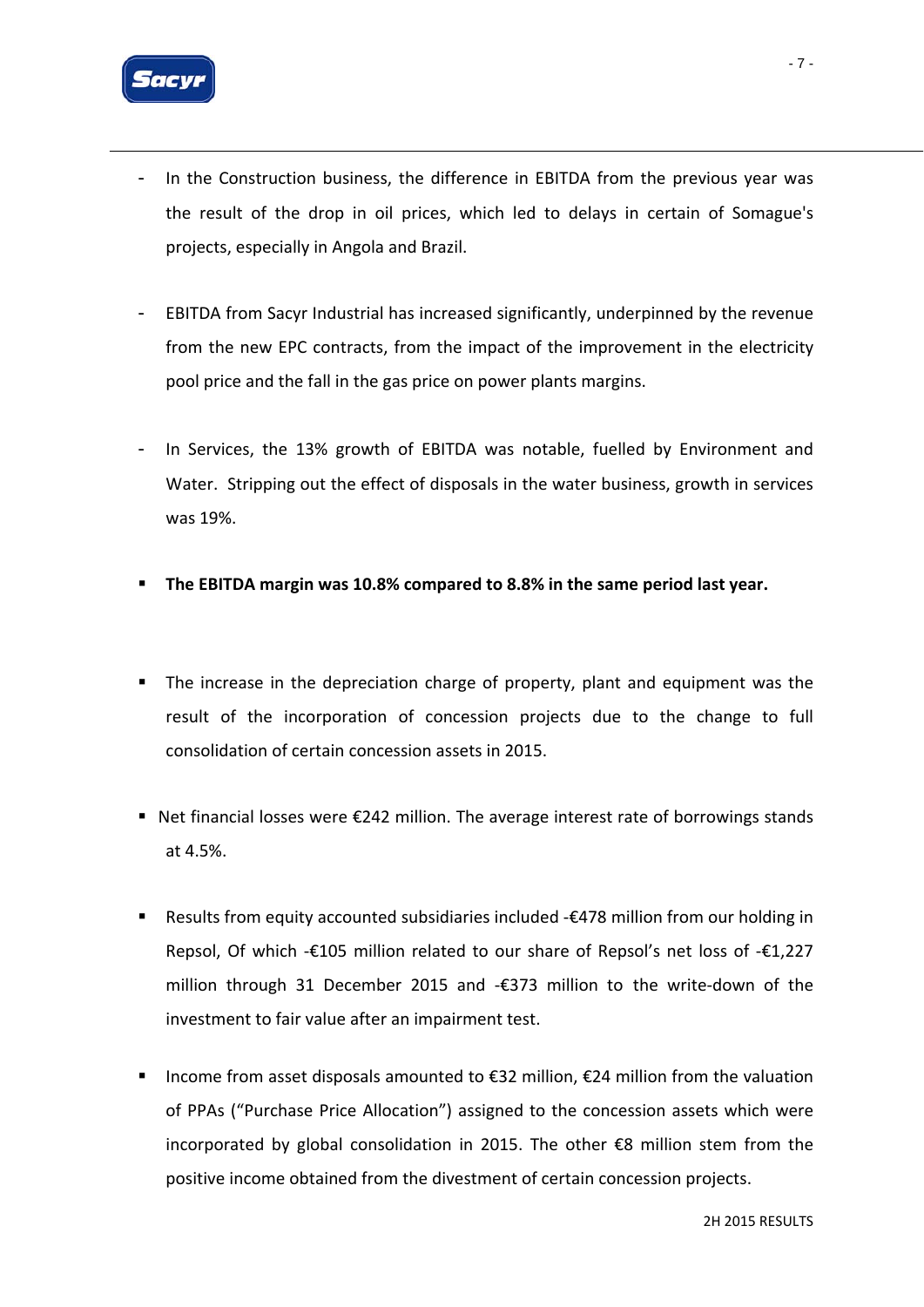

- **Net profit for 2015 amounted to €370 million. This result is not comparable with that of 2014, as it includes the following non‐recurrent effects :**
	- It includes the gross amount of €1,280 million in gains from the sale of Testa and the corresponding asset impairment for deferred tax, amounting to ‐€180 million.
	- The adjustment in the carrying amount of our investment in Repsol to fair value, at ‐€373 million.
	- Further, in keeping with criteria of prudence, working capital and financial provisions were made amounting to €130 million.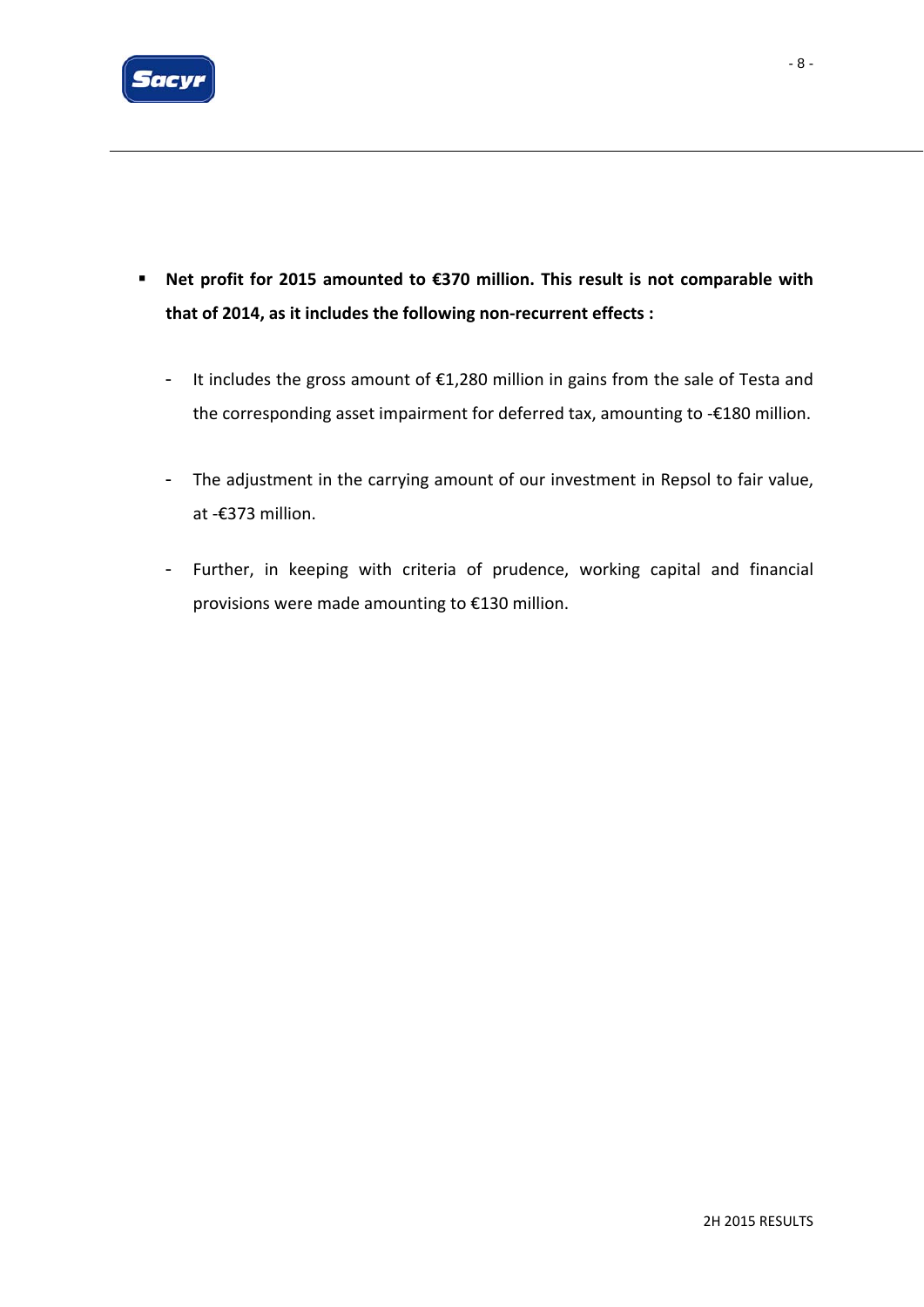

# **III. BACKLOG**

The revenue backlog amounted to  $E26,845$  million, primarily in connection with the most recurrent activities: concessions and services, which represent over 70% of the total, noting the large construction backlog of over €5,000 million relating mainly to international contract wins.

| <b>Backlog</b><br>(Milllions of Euros) | <b>December</b><br>2015 | <b>International</b> | España | % Internac. | <b>December</b><br>$2014*$ |
|----------------------------------------|-------------------------|----------------------|--------|-------------|----------------------------|
| Construction                           | 5,062                   | 4.218                | 844    | 83%         | 4,988                      |
| Concessions                            | 13,339                  | 7,982                | 5,357  | 60%         | 11,167                     |
| Services                               | 6,031                   | 1,851                | 4.181  | 31%         | 6,259                      |
| Industrial                             | 2,413                   | 340                  | 2,074  | 14%         | 2,418                      |
| <b>Backlog</b>                         | 26,845                  | 14,390               | 12,455 | 54%         | 24,832                     |

\*Restated by changing scope of consolidation8 (Testa, Concessions, Aeromur)

Revenue from the Construction business totalled €5,062 million at 31 December 2015, marking an increase of 1.5% year-on-year. It includes contracts in Chile, Italy, Colombia, Panama, Portugal, Angola, Bolivia, Qatar, Peru, Brazil, Mexico, Uruguay, Mozambique, Angola, Togo, Cape Verde, India and other countries.

The Concessions portfolio includes the Corredor 5 motorways portfolio: Puerta de Hierro – Cruz del Vizo and Pasto – Rumichaca, both in Colombia, and the Corredor Vial 21 and 24 motorway in Uruguay, awarded in 2015. The concessions portfolio also includes concessions in Spain, Chile, Peru, Portugal and Ireland. It is important to note that this backlog does not include many of our projects, such as the backlog of our concession in Italy (Pedemontana – Veneta) and the Mar 1 motorway in Colombia, which are accounted for using the equity method.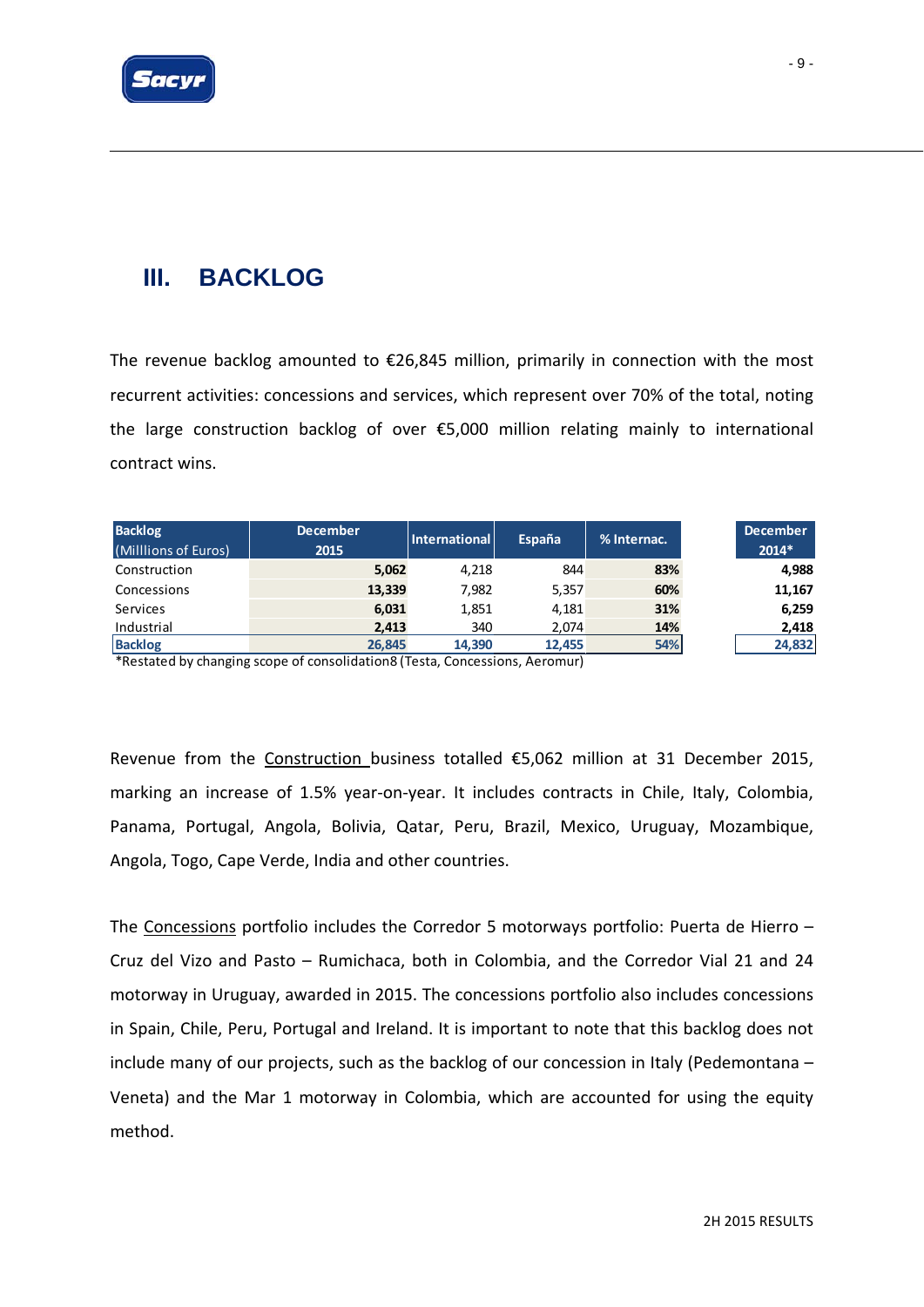

Sacyr Industrial operates in Australia, United Kingdom, Bolivia, Mexico, Peru and Colombia, as well as Spain, with various projects in the oil & gas, electricity infrastructure, power plant and waste treatment sectors. It now has backlog projects amounting to €2,413 million. Growth in Sacyr Industrial will be driven in the coming years by the acquisition of Fluor Iberia, the joint venture it has established with Nervión and the agreement with Isotron.

A significant proportion of the backlog, 54%, is now international. The Construction and Infrastructure Concessions businesses are particularly relevant. The international backlog accounts for 83% of the total at the Construction business and 60% of the total at the Concessions business.

The international backlog of Valoriza stands at 31% of this division's total backlog, with a presence in Algeria, Australia, Portugal and other countries, and consists mainly of water‐ unit related projects.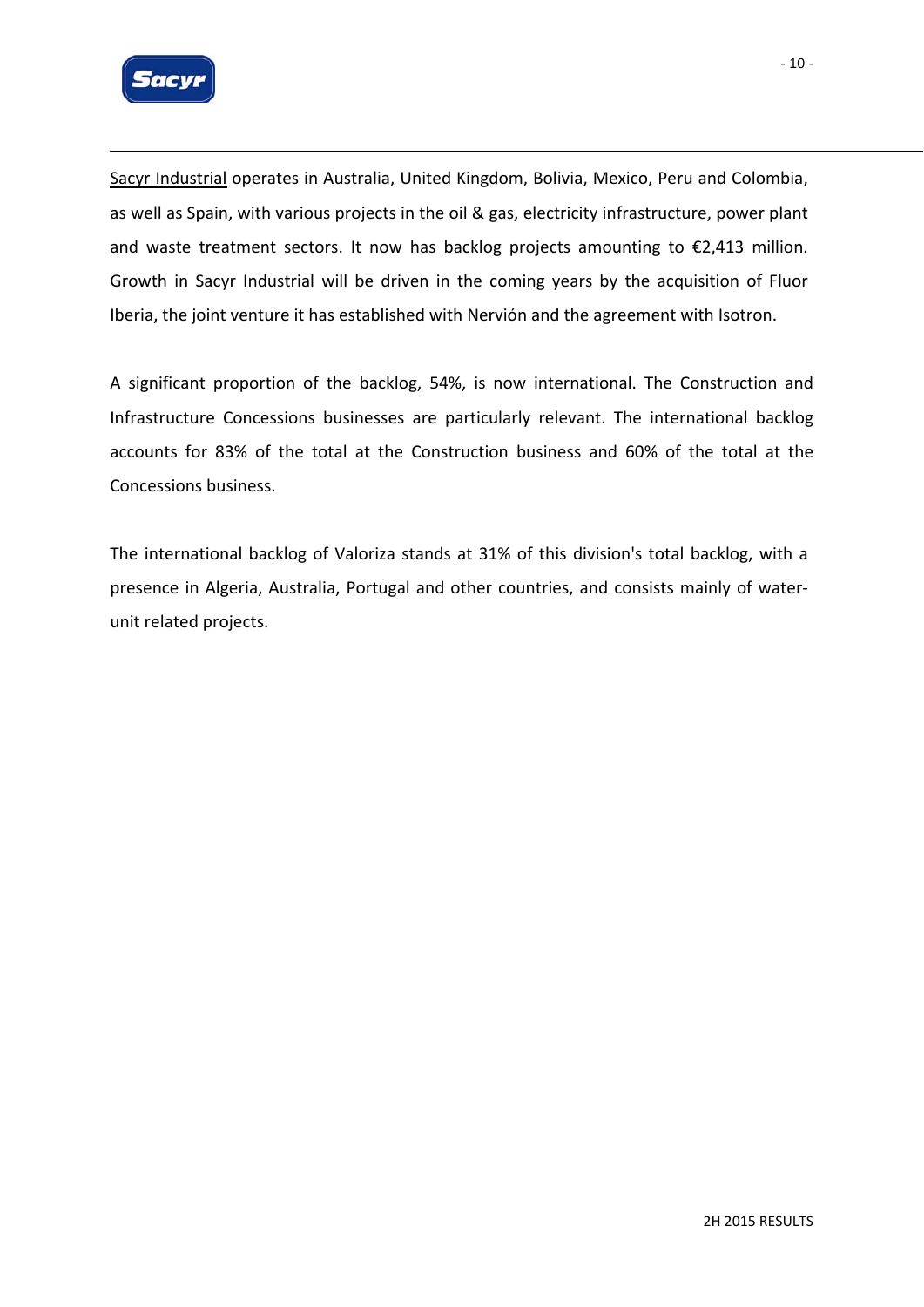

# **IV. CONSOLIDATED BALANCE SHEET**

| <b>BALANCE SHEET</b>                                             | <b>DECEMBER</b> | <b>DECEMBER</b> |              |
|------------------------------------------------------------------|-----------------|-----------------|--------------|
| (Thousands of Euros)                                             | 2015            | 2014            | Chg          |
|                                                                  |                 |                 |              |
| <b>NON CURRENT ASSETS</b>                                        | 6,778,086       | 8,455,476       | $-1,677,390$ |
| Intangible Assets                                                | 14,816          | 6,913           | 7,903        |
| <b>Real Estate Investments</b>                                   | 0               | 1,846,596       | $-1,846,596$ |
| <b>Concessions Investments</b>                                   | 1,643,853       | 1,213,675       | 430,178      |
| <b>Fixed Assets</b>                                              | 376,148         | 395,039         | $-18,891$    |
| <b>Financial Assets</b>                                          | 3,164,864       | 3,956,895       | $-792,031$   |
| Receivables for concession assets                                | 1,388,989       | 917,402         | 471,587      |
| Other non Current Assets                                         | 2,838           | 645             | 2,194        |
| Goodwill                                                         | 186,578         | 118,311         | 68,267       |
| <b>CURRENT ASSETS</b>                                            | 3,679,388       | 3,148,819       | 530,569      |
| Non current assets held for sale                                 | 527,535         | 302,623         | 224,912      |
| Inventories                                                      | 196,661         | 386,356         | $-189,696$   |
| Receivables for concession assets                                | 213,985         | 49,906          | 164,079      |
| <b>Accounts Receivable</b>                                       | 1,997,458       | 1,888,173       | 109,285      |
| <b>Financial Assets</b>                                          | 140,928         | 163,285         | $-22,357$    |
| Cash                                                             | 602,822         | 358,475         | 244,347      |
| <b>ASSETS = LIABILITIES</b>                                      | 10,457,474      | 11,604,294      | $-1,146,820$ |
|                                                                  |                 |                 |              |
| <b>EQUITY</b>                                                    | 1,911,589       | 1,326,074       | 585,515      |
| Shareholder's Equity                                             | 1,656,130       | 1,205,300       | 450,830      |
| Minority Interests                                               | 255,460         | 120,775         | 134,685      |
| <b>NON CURRENT LIABILITIES</b>                                   | 5,052,321       | 4,144,848       | 907,473      |
| <b>Financial Debt</b>                                            | 4,072,303       | 3,411,860       | 660,443      |
| Financial Instruments at fair value                              | 161,839         | 132,704         | 29,135       |
| Provisions                                                       | 361,804         | 279,248         | 82,556       |
| Other non current Liabilities                                    | 456,374         | 321,035         | 135,339      |
| <b>CURRENT LIABILITIES</b>                                       | 3,493,564       | 6,133,372       | $-2,639,809$ |
| Liabilities associated with the non current assets held for sale | 224,186         | 219,771         | 4,414        |
| <b>Financial Debt</b>                                            | 850,612         | 3,445,304       | $-2,594,692$ |
| Financial Instruments at fair value                              | 27,780          | 15,231          | 12,549       |
| <b>Trade Accounts Payable</b>                                    | 1,653,847       | 1,604,984       | 48,863       |
| <b>Operating Provisions</b>                                      | 246,248         | 315,908         | $-69,660$    |
| Other current liabilities                                        | 490,891         | 532,174         | $-41,283$    |

.

The most significant change in the balance sheet in 2015 was the sale of 77% of Testa. This means that it is no longer accounted for by full consolidation. The 23% shareholding Sacyr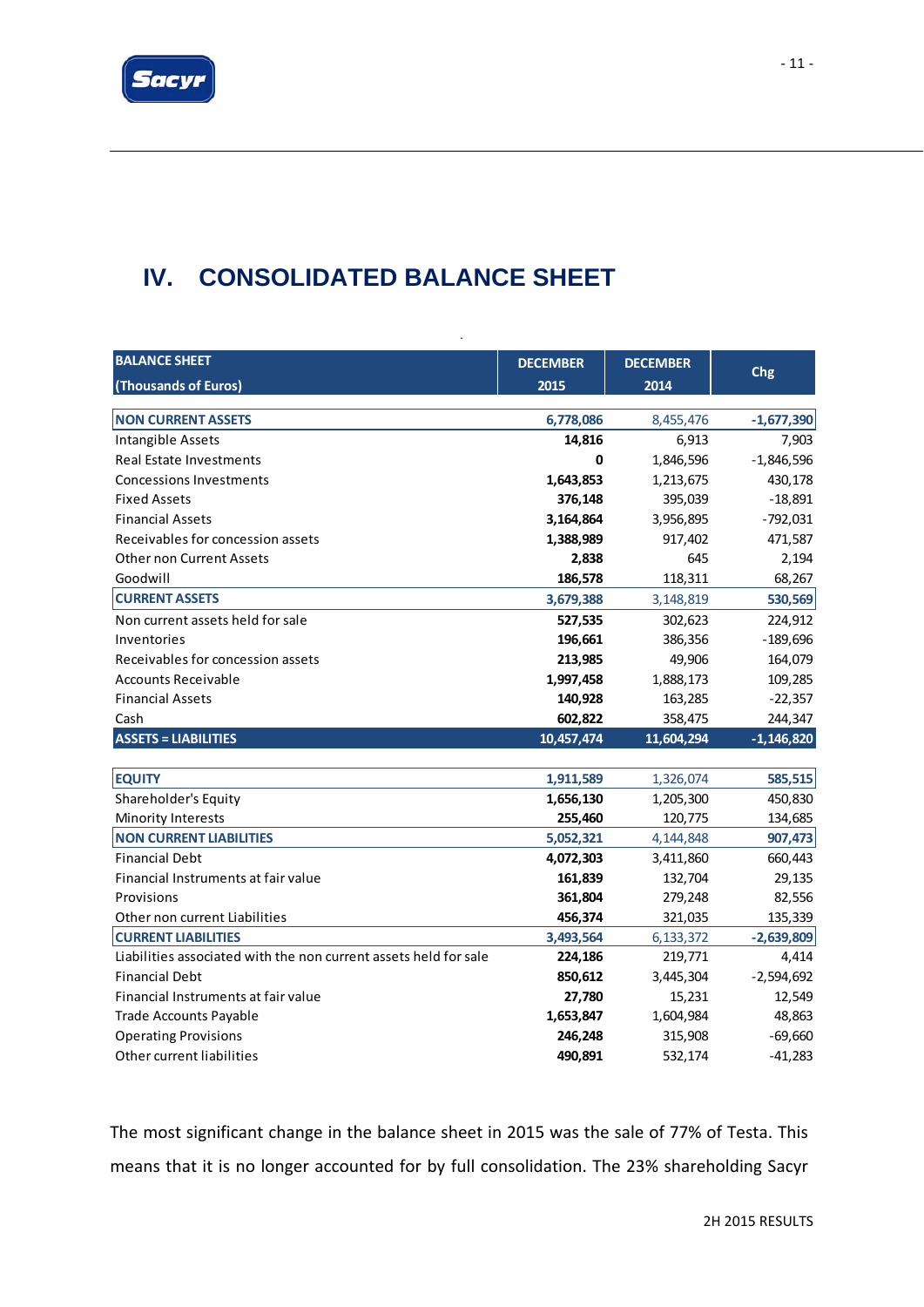

still holds in Testa at 31 September 2015 is now accounted for as a financial investment held for sale.

Another significant change was the decrease in current liabilities after the refinancing of the syndicated loan maturing 31 January 2018 taken out to finance the investment in Repsol to "Non‐current financial debt" and the partial repayment of the loan, amounting to €600 million.

The change in the consolidation method in the first quarter of 2015 (from equity accounting to full consolidation) for certain concessions has resulted in increases in the concession projects and accounts receivable from concession assets items. Financial debt increased by €561 million in the period for the same reason.

#### **EQUITY**

Total equity amounts to €1,914 million. 86% (or €1,656 million) is attributable to equity holders of Sacyr and €258 million to non‐controlling interests in the Group.

Shareholders at the General Shareholders' Meeting held on 11 June 2015 resolved to carry out a capital increase with a charge to reserves through the issuance of 15.2 million shares with a par value of €1 each, in the proportion of 1 new share for every 33 previously issued. Trading in the new shares began on 29 July 2015. Accordingly, at 31 December 2015 share capital is represented by 517 million instruments each having a par value of  $E1$ .

On 15 September, 2015, a interim dividend was paid in cash, of a gross amount of €0.05 per share.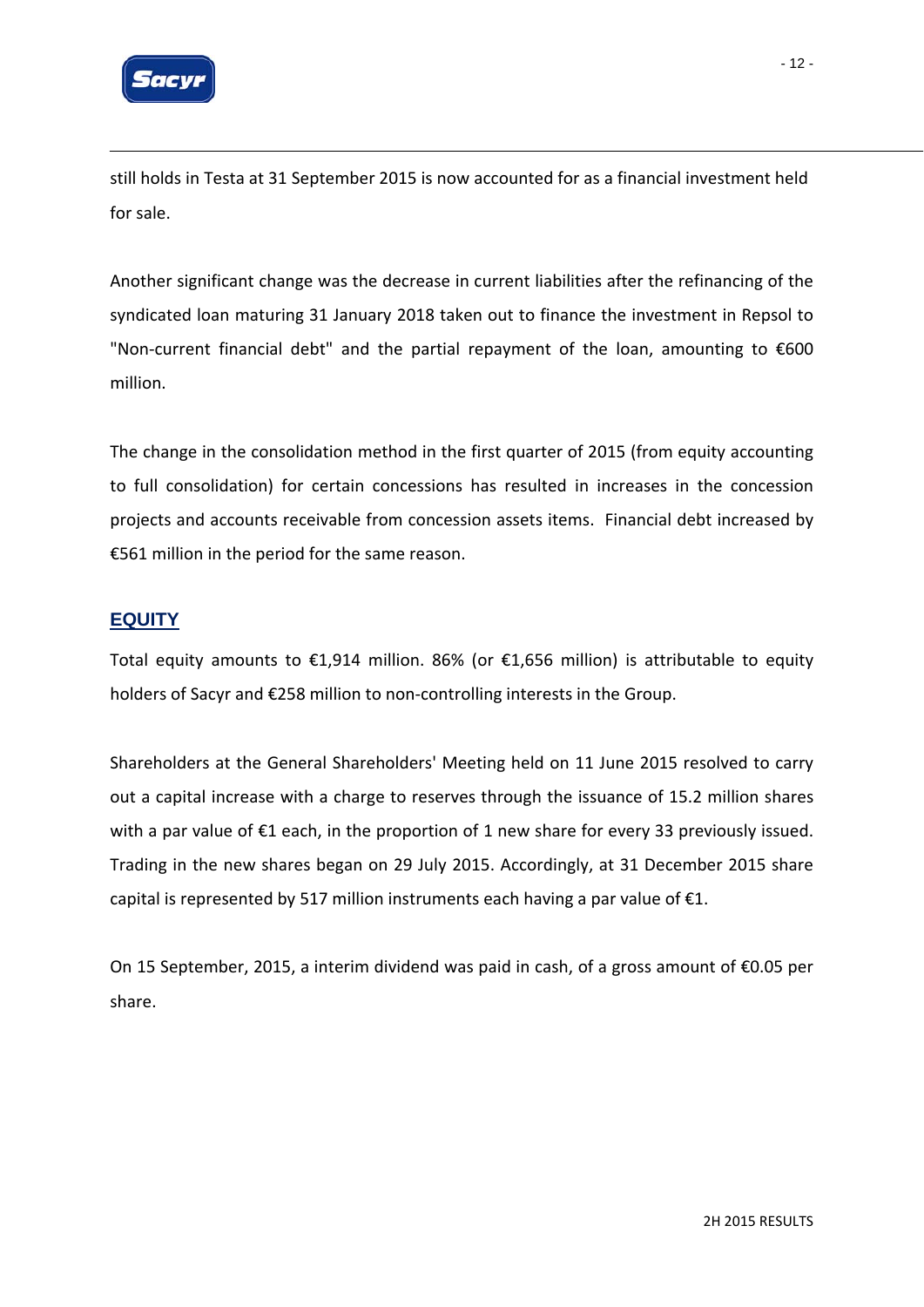

## **BORROWINGS**

At 31 December 2015, the Group's total net debt stood at €4,180 million. The breakdown is as follows:

| <b>NET DEBT</b><br>(Thousands of Euros)                                                        | <b>DEC 2015</b>                           | <b>DEC 2014</b>                    | CHG.<br>15/14 |
|------------------------------------------------------------------------------------------------|-------------------------------------------|------------------------------------|---------------|
| <b>Sacyr Concesiones (project finance)</b>                                                     | 1,720                                     | 1,042                              | 65%           |
| Sacyr Construcción + Somague<br>Valoriza<br>Industrial<br>Testa<br><b>OTHER BUSINESS AREAS</b> | 132<br>177<br>12<br>$\blacksquare$<br>321 | 142<br>217<br>38<br>1,688<br>2,085 | $-85%$        |
| Repsol                                                                                         | 1,613                                     | 2,248                              | $-28%$        |
| Corporate                                                                                      | 66                                        | 540                                | $-88%$        |
|                                                                                                |                                           |                                    |               |
| <b>BANK BORROWINGS</b>                                                                         | 3,721                                     | 5,915                              | $-37%$        |
| Convertible bonds                                                                              | 459                                       | 422                                |               |
| <b>TOTAL NET FINANCIAL DEBT</b>                                                                | 4,180                                     | 6,337                              | $-34%$        |

Corporate debt: the Group's net corporate debt amounted to €66 million; corresponding to working capital used by the parent to coordinate and provide the financial management as the Group's parent company.

In addition, the holding shows a financial liability of €459 million at 31 December 2015 for the outstanding balance on bond issues made in 2011 and 2014.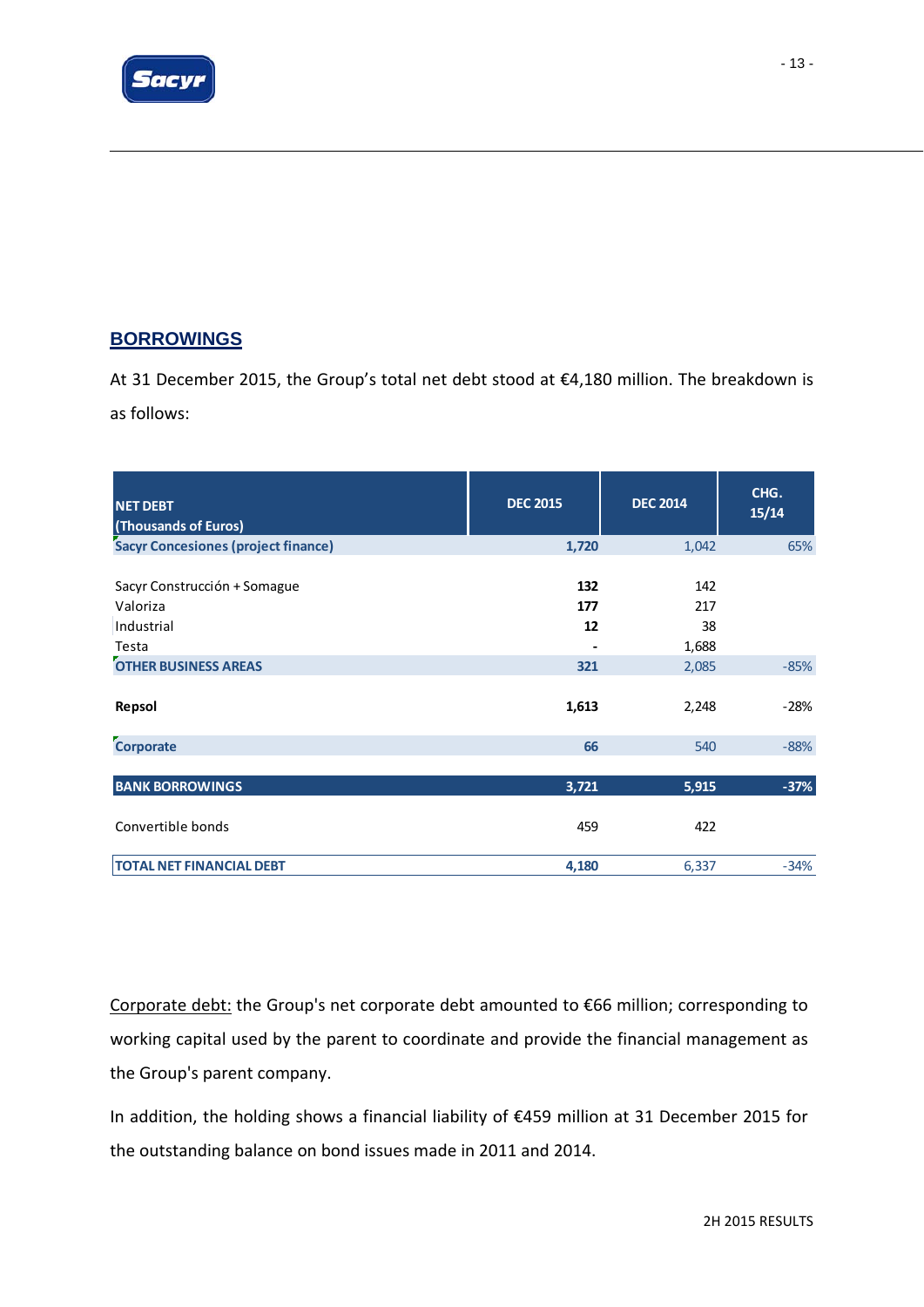

Debt according to businesses: Amounts to  $\epsilon$ 2,041 million. The virtual totality of the debt is associated with very long‐term project finance. It is repaid with cash flows generated by the businesses and 93% matures from 2018 with significant gaps.

A total of 93% of net debt, or €1,891 million, is related to infrastructure concessions and other concession projects. Debt in the concessions business increased by €678 million in 2015, but the lion's share of this increase, €561 million, is due to the fact that several companies that were formerly accounted for using the equity method are now fully consolidated. Investment in Chile and Peru accounts for the remainder. Derivative instruments arranged hedge 50% of potential increases in interest rates on project finance.

Repsol debt: The investment vehicle that holds the 8.5% stake in Repsol had net debt at 31 December 2015 of €1,613 million. The loan is serviced with Repsol dividends. This variablerate financing was refinanced under favourable market conditions, with maturity extended to 31 January 2018. In 2015, €611 million was repaid.

Net financial losses were €242 million. The average interest rate of borrowings stands at 4.5%.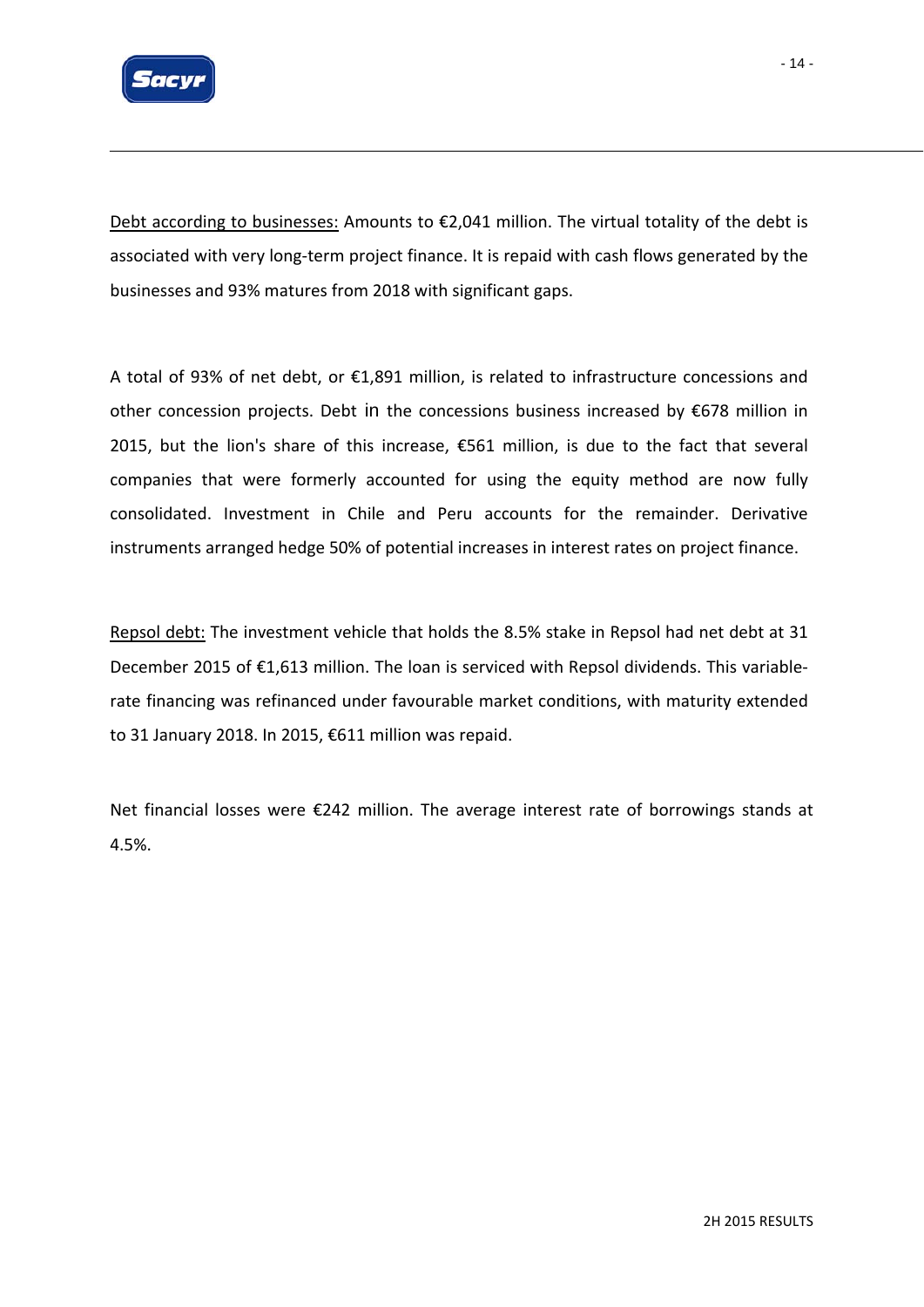# **V. DEVELOPMENTS IN BUSINESS AREAS**

| <b>CONSOLIDATED INCOME STATEMENT AS OF DECEMBER 2015</b> |                                     |                |                                    |            |                                   |                                          |                     |
|----------------------------------------------------------|-------------------------------------|----------------|------------------------------------|------------|-----------------------------------|------------------------------------------|---------------------|
| (Thousands of Euros)                                     | <b>Sacyr</b><br><b>Construcción</b> | <b>Somague</b> | <b>Sacyr</b><br><b>Concesiones</b> | Valoriza   | <b>Sacyr</b><br><b>Industrial</b> | <b>Holding and</b><br><b>Adjustments</b> | <b>TOTAL</b>        |
|                                                          |                                     |                |                                    |            |                                   |                                          |                     |
| <b>Turnover</b>                                          | 1,234,308                           | 431,333        | 563,752                            | 763,088    | 289,969                           | $-333,536$                               | 2,948,914           |
| <b>Other Sales</b>                                       | 54,986                              | 28,784         | 13,679                             | 15,256     | 5,498                             | $-3,723$                                 | 114,480             |
| <b>Total Income</b>                                      | 1,289,293                           | 460,117        | 577,431                            | 778,344    | 295,468                           | $-337,259$                               | 3,063,394           |
| <b>External and Operating Expenses</b>                   | $-1,210,244$                        | $-460,835$     | $-393,272$                         | $-708,064$ | $-274,439$                        |                                          | 301,541 - 2,745,314 |
| <b>GROSS OPERATING PROFIT</b>                            | 79,049                              | $-718$         | 184,158                            | 70,280     | 21,029                            | $-35,718$                                | 318,080             |
| Depreciation                                             | $-14,036$                           | $-10,483$      | $-45,295$                          | $-31,147$  | $-7,744$                          | $-1,617$                                 | $-110,322$          |
| <b>Trade Provisions</b>                                  | $-2,991$                            | $-3,980$       | $-23,729$                          | 1,935      | $-1,180$                          | $-29,994$                                | $-59,938$           |
| NET OPERATING PROFIT                                     | 62,022                              | $-15,181$      | 115, 134                           | 41,068     | 12,106                            | $-67,328$                                | 147,821             |
| <b>Financial results</b>                                 | 14,475                              | $-10,839$      | $-110,967$                         | $-12,684$  | $-4,643$                          | $-117,761$                               | $-242,420$          |
| Results from equity accounted subsidiaries               | $-23$                               | 121            | 5,510                              | 5,336      | $-4$                              | $-478,783$                               | $-467,843$          |
| Provisions for financial investments                     | $-2,246$                            | 61             | $-4,189$                           | $-2,354$   | $-576$                            | $-99,395$                                | $-108,699$          |
| Change in value of financial instruments at fair value   | $\Omega$                            | $\Omega$       | $-3,723$                           | $\Omega$   | $-67$                             | $\Omega$                                 | $-3,789$            |
| Results from sales of non current assets                 | 1,043                               | 0              | 32,983                             | $-1,372$   | $-233$                            | 27                                       | 32,447              |
| <b>PROFIT BEFORE TAXES</b>                               | 75,271                              | $-25,839$      | 34,748                             | 29,993     | 6,583                             | $-763,240$                               | $-642,483$          |
| Corporate Tax                                            | $-28,261$                           | $-1,096$       | $-3,757$                           | $-11,534$  | $-425$                            | $-112,179$                               | $-157,252$          |
| PROFIT FOR CONTINUING ACTIVITIES                         | 47,010                              | $-26,935$      | 30,991                             | 18,460     | 6,158                             | $-875,419$                               | $-799,735$          |
| PROFIT FOR DISCONTINUING ACTIVITIES                      | 0                                   | 0              | 0                                  | 0          | 0                                 |                                          | 1,183,393 1,183,393 |
| <b>CONSOLIDATE RESULTS</b>                               | 47,010                              | $-26,935$      | 30,991                             | 18,460     | 6,158                             | 307,975                                  | 383,658             |
| <b>Minorities</b>                                        | 0                                   | $-11$          | $-12,874$                          | 203        | $-1,169$                          | 199                                      | $-13,652$           |
| <b>NET ATTRIBUTABLE PROFIT</b>                           | 47,010                              | $-26,947$      | 18,117                             | 18,663     | 4,989                             | 308,174                                  | 370,006             |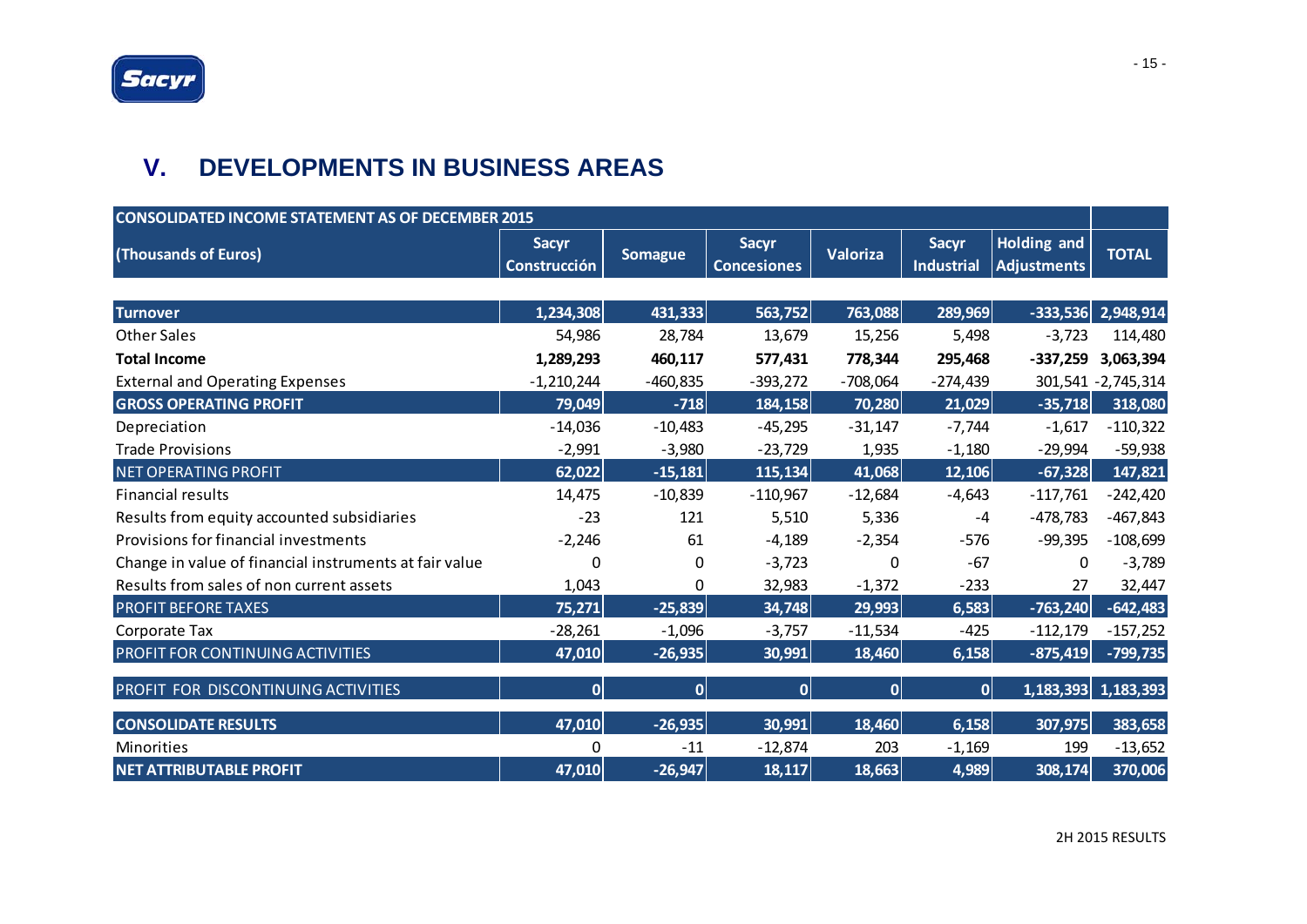

| <b>CONSOLIDATED INCOME STATEMENT AS OF DECEMBER 2014*</b> |                              |                |                                    |            |                                   |                                          |                     |  |
|-----------------------------------------------------------|------------------------------|----------------|------------------------------------|------------|-----------------------------------|------------------------------------------|---------------------|--|
| (Thousands of Euros)                                      | <b>Sacyr</b><br>Construcción | <b>Somague</b> | <b>Sacyr</b><br><b>Concesiones</b> | Valoriza   | <b>Sacyr</b><br><b>Industrial</b> | <b>Holding and</b><br><b>Adjustments</b> | <b>TOTAL</b>        |  |
| <b>Turnover</b>                                           | 1,143,237                    | 553,806        | 419,175                            | 732,323    | 193,530                           | $-324,006$                               | 2,718,066           |  |
| <b>Other Sales</b>                                        | 27,860                       | 28,441         | 13,159                             | 18,542     | 2,050                             | 1,551                                    | 91,602              |  |
| <b>Total Income</b>                                       | 1,171,097                    | 582,247        | 432,333                            | 750,865    | 195,580                           | $-322,455$                               | 2,809,667           |  |
| <b>External and Operating Expenses</b>                    | $-1,108,472$                 | $-540,703$     | $-354,765$                         | $-688,498$ | $-185,965$                        |                                          | 307,691 - 2,570,712 |  |
| <b>GROSS OPERATING PROFIT</b>                             | 62,625                       | 41,544         | 77,568                             | 62,367     | 9,615                             | $-14,764$                                | 238,955             |  |
| Depreciation                                              | $-13,429$                    | $-10,613$      | $-16,322$                          | $-30,304$  | $-6,777$                          | $-1,496$                                 | $-78,941$           |  |
| <b>Trade Provisions</b>                                   | $-4,536$                     | $-7,178$       | 43,736                             | $-1,614$   | 8,028                             | $-4,677$                                 | 33,759              |  |
| <b>NET OPERATING PROFIT</b>                               | 44,659                       | 23,753         | 104,982                            | 30,450     | 10,866                            | $-20,937$                                | 193,773             |  |
| <b>Financial results</b>                                  | 32,674                       | $-16,596$      | $-70,138$                          | $-11,888$  | $-2,641$                          | $-182,470$                               | $-251,059$          |  |
| Results from equity accounted subsidiaries                | 377                          | 2,815          | 11,131                             | 1,132      | $-70$                             | 155,214                                  | 170,599             |  |
| Provisions for financial investments                      | 180                          | 943            | $-3,907$                           | 11,112     | 17                                | 0                                        | 8,345               |  |
| Change in value of financial instruments at fair value    | 0                            | 0              | 4,190                              | $-101$     | 0                                 | 0                                        | 4,089               |  |
| Results from sales of non current assets                  | $-2,143$                     | 97             | 36,161                             | 2,844      | $-840$                            | 10                                       | 36,128              |  |
| <b>PROFIT BEFORE TAXES</b>                                | 75,748                       | 11,011         | 82,418                             | 33,549     | 7,332                             |                                          | 161,874             |  |
| Corporate Tax                                             | $-35,607$                    | $-10,845$      | $-60,568$                          | $-6,846$   | $-1,309$                          | $-50,381$                                | $-165,556$          |  |
| PROFIT FOR CONTINUING ACTIVITIES                          | 40,141                       | 166            | 21,850                             | 26,702     | 6,023                             | $-98,564$                                | $-3,681$            |  |
| PROFIT FOR DISCONTINUING ACTIVITIES                       | 0                            | 0              | 0                                  | 0          | $\overline{0}$                    | 43,029                                   | 43,029              |  |
| <b>CONSOLIDATE RESULTS</b>                                | 40,141                       | 166            | 21,850                             | 26,702     | 6,023                             | $-55,535$                                | 39,347              |  |
| <b>Minorities</b>                                         | 358                          | $-47$          | $-2,965$                           | 318        | $-3,911$                          | $-380$                                   | $-6,627$            |  |
| <b>NET ATTRIBUTABLE PROFIT</b>                            | 40,500                       | 119            | 18,885                             | 27,020     | 2,112                             | $-55,915$                                | 32,720              |  |

\* Adjusted with TESTA accounted as discontinued operation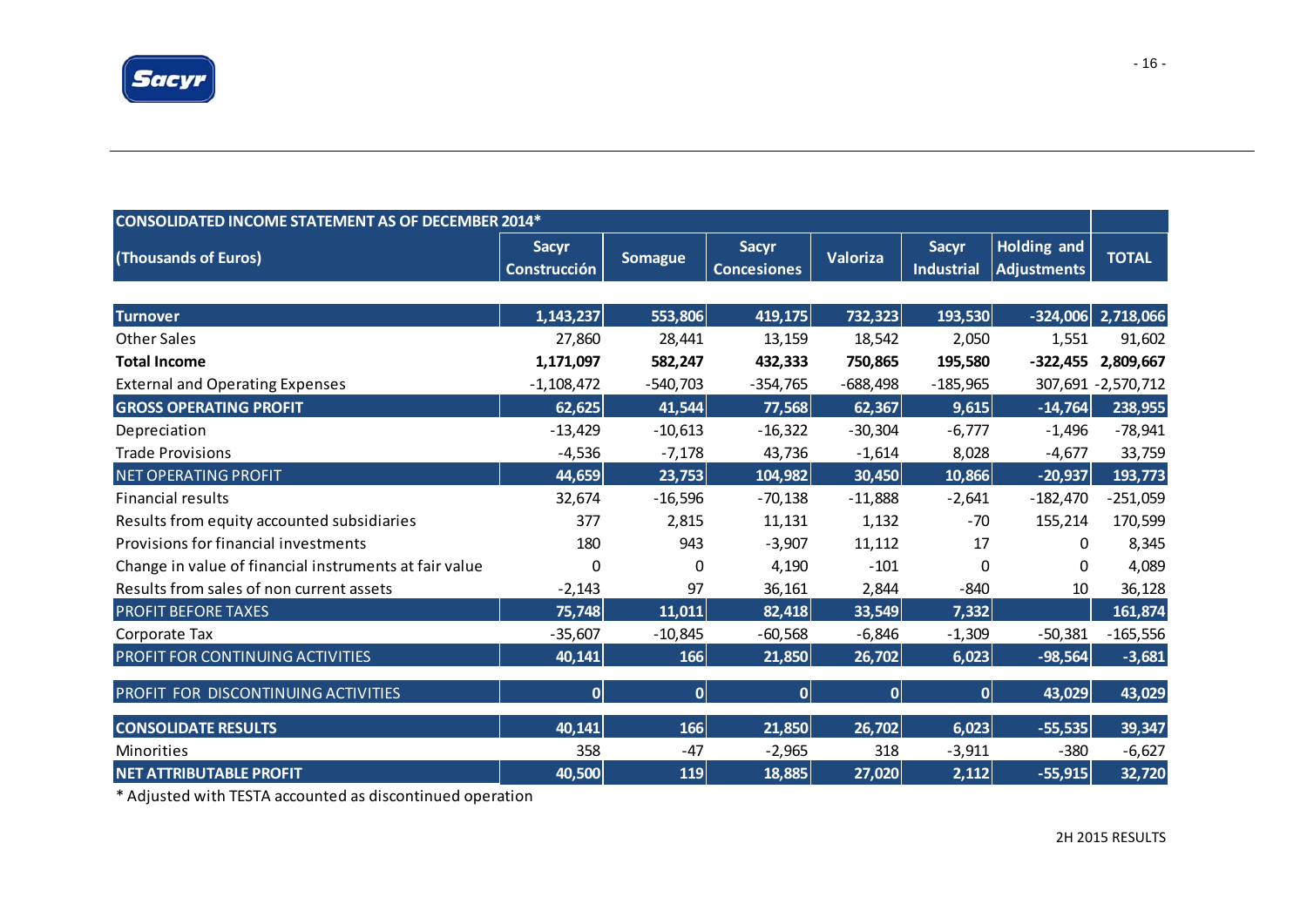

| <b>CONSOLIDATED BALANCE SHEET AS OF DECEMBER 2015</b>            |                                     |                |                                    |                 |                            |                                    |              |
|------------------------------------------------------------------|-------------------------------------|----------------|------------------------------------|-----------------|----------------------------|------------------------------------|--------------|
| (Thousands of Euros)                                             | <b>Sacyr</b><br><b>Construcción</b> | <b>Somague</b> | <b>Sacyr</b><br><b>Concesiones</b> | <b>Valoriza</b> | Sacyr<br><b>Industrial</b> | <b>Holding y</b><br><b>Ajustes</b> | <b>TOTAL</b> |
|                                                                  |                                     |                |                                    |                 |                            |                                    |              |
| <b>NON CURRENT ASSETS</b>                                        | 234,765                             | 138,230        | 3,181,176                          | 640,974         | 203,575                    | 2,379,366                          | 6,778,086    |
| <b>Intangible Assets</b>                                         | 118                                 | 11             | 50                                 | 7,805           | 5,285                      | 1,547                              | 14,816       |
| Real Estate Investments                                          | $\mathbf 0$                         | 0              | $\Omega$                           | $\mathbf 0$     | 0                          | $\mathbf 0$                        | $\Omega$     |
| <b>Concessions Investments</b>                                   | 48,033                              | 186            | 1,353,153                          | 242,480         | $\Omega$                   | $\Omega$                           | 1,643,853    |
| <b>Fixed Assets</b>                                              | 52,885                              | 84,119         | 3,618                              | 125,395         | 106,725                    | 3,406                              | 376,148      |
| <b>Financial Assets</b>                                          | 114,989                             | 34,579         | 506,007                            | 111,139         | 23,736                     | 2,374,414                          | 3,164,864    |
| Receivables for concession assets                                | 18,738                              | 0              | 1,318,348                          | 51,903          | 0                          | $\mathbf 0$                        | 1,388,989    |
| <b>Other non Current Assets</b>                                  | 0                                   | 0              | 0                                  | 2,838           | $\mathbf 0$                | $\mathbf 0$                        | 2,838        |
| Goodwill                                                         | $\mathbf 0$                         | 19,335         | $\mathbf 0$                        | 99,414          | 67,829                     | $\mathbf 0$                        | 186,578      |
| <b>CURRENT ASSETS</b>                                            | 1.883.341                           | 633,861        | 558.394                            | 441,862         | 162,699                    | $-770$                             | 3,679,388    |
| Non current assets held for sale                                 | $\mathbf 0$                         | 0              | $\mathbf 0$                        | $\mathbf 0$     | 0                          | 527,535                            | 527,535      |
| Inventories                                                      | 136,481                             | 28,640         | 2,570                              | 14,477          | 13,799                     | 695                                | 196,661      |
| Receivables for concession assets                                | 125                                 | 0              | 210,174                            | 3,686           | 0                          | $\mathbf 0$                        | 213,985      |
| <b>Accounts Receivable</b>                                       | 1,500,191                           | 522,385        | 133,392                            | 338,643         | 83,249                     | $-580,403$                         | 1,997,458    |
| <b>Financial Assets</b>                                          | 90,491                              | 27,222         | 28,010                             | 14,691          | 452                        | $-19,937$                          | 140,928      |
| Cash                                                             | 156,053                             | 55,614         | 184,248                            | 70,365          | 65,200                     | 71,341                             | 602,822      |
| <b>ASSETS = LIABILITIES</b>                                      | 2,118,106                           | 772,091        | 3,739,570                          | 1,082,836       | 366,275                    | 2,378,596                          | 10,457,474   |
| <b>Equity</b>                                                    | 423,187                             | 140,271        | 738,168                            | 252,538         | 132,715                    | 224,711                            | 1,911,589    |
| Shareholder's Equity                                             | 428,080                             | 139,909        | 529,912                            | 247,257         | 83,234                     | 227,738                            | 1,656,130    |
| <b>Minority Interests</b>                                        | $-4,893$                            | 362            | 208,256                            | 5,280           | 49,481                     | $-3,026$                           | 255,460      |
| <b>NON CURRENT LIABILITIES</b>                                   | 473,763                             | 93,577         | 2,420,860                          | 423,192         | 62,642                     | 1,578,287                          | 5,052,321    |
| <b>Financial Debt</b>                                            | 58,836                              | 60,038         | 1,730,853                          | 182,038         | 46,666                     | 1,993,872                          | 4,072,303    |
| Financial Instruments at fair value                              | $\mathbf 0$                         | 0              | 140,545                            | 19,286          | 2,009                      | $\mathbf 0$                        | 161,839      |
| Provisions                                                       | 326,480                             | 9,447          | 82,947                             | 58,501          | 5,642                      | $-121,213$                         | 361,804      |
| Other non current Liabilities                                    | 88,447                              | 24,092         | 466,515                            | 163,367         | 8,325                      | $-294,372$                         | 456,374      |
| <b>CURRENT LIABILITIES</b>                                       | 1.221.155                           | 538,244        | 580,544                            | 407,107         | 170,918                    | 575,597                            | 3,493,564    |
| Liabilities associated with the non current assets held for sale | $\mathbf 0$                         | 0              | $\Omega$                           | $\mathbf 0$     | $\mathbf 0$                | 224,186                            | 224,186      |
| <b>Financial Debt</b>                                            | 108,524                             | 153,323        | 200,956                            | 79,589          | 30,635                     | 277,587                            | 850,612      |
| Financial instruments at fair value                              | $\mathbf 0$                         | 0              | 24,562                             | 1,373           | 1,846                      | $\mathbf 0$                        | 27,780       |
| Trade Accounts Payable                                           | 744,540                             | 306,533        | 255,295                            | 160,095         | 105,605                    | 81,778                             | 1,653,847    |
| <b>Operating Provisions</b>                                      | 91,545                              | 6,617          | 3,714                              | 25,240          | 2,830                      | 116,302                            | 246,248      |
| Other current liabilities                                        | 276,547                             | 71,771         | 96,017                             | 140,810         | 30,003                     | $-124,255$                         | 490,891      |
|                                                                  |                                     |                |                                    |                 |                            |                                    |              |

2H 2015 RESULTS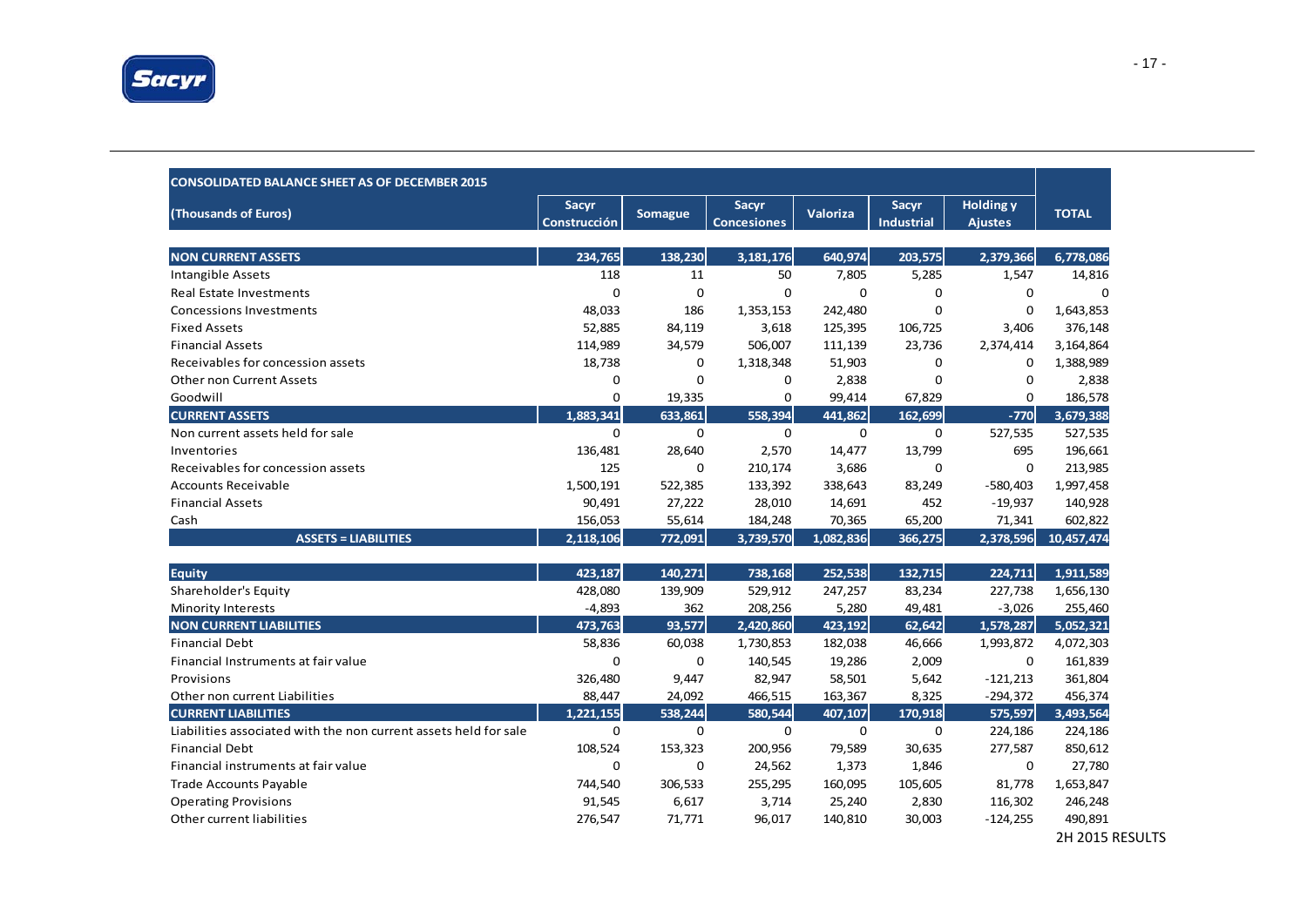

| <b>BALANCE CONSOLIDADO A 31 DE DICIEMBRE DE 2014</b>    |                              |                |                             |              |           |                            |                                    |              |
|---------------------------------------------------------|------------------------------|----------------|-----------------------------|--------------|-----------|----------------------------|------------------------------------|--------------|
| (Thousands of Euros)                                    | Sacyr<br><b>Construcción</b> | <b>Somague</b> | Sacyr<br><b>Concesiones</b> | <b>Testa</b> | Valoriza  | Sacyr<br><b>Industrial</b> | <b>Holding y</b><br><b>Ajustes</b> | <b>TOTAL</b> |
| <b>NON CURRENT ASSETS</b>                               | 272,512                      | 170,429        | 2,274,910                   | 3,118,892    | 644,498   | 129,629                    | 1,844,606                          | 8,455,476    |
| Intangible Assets                                       | 180                          | 19             | 104                         | 0            | 4,344     | 1,282                      | 983                                | 6,913        |
| <b>Real Estate Investments</b>                          | $\Omega$                     | $\Omega$       | $\Omega$                    | 2,020,315    | $\Omega$  | $\Omega$                   | $-173,718$                         | 1,846,596    |
| <b>Concessions Investments</b>                          | 50,214                       | 206            | 869,050                     | 46,930       | 247,276   | $\Omega$                   | $\Omega$                           | 1,213,675    |
| <b>Fixed Assets</b>                                     | 69,230                       | 84,990         | 4,248                       | $\Omega$     | 122,374   | 110,629                    | 3,568                              | 395,039      |
| <b>Financial Assets</b>                                 | 134,013                      | 66,090         | 562,845                     | 1,046,875    | 115,582   | 17,718                     | 2,013,772                          | 3,956,895    |
| Receivables for concession assets                       | 18,875                       | $\mathbf 0$    | 838,663                     | 4,772        | 55,091    | 0                          | 0                                  | 917,402      |
| <b>Other non Current Assets</b>                         | 0                            | 642            | 0                           | 0            | 3         | $\Omega$                   | 0                                  | 645          |
| Goodwill                                                | 0                            | 18,482         | 0                           | 0            | 99,829    | 0                          | 0                                  | 118,311      |
| <b>CURRENT ASSETS</b>                                   | 1,903,625                    | 666,973        | 208,448                     | 48,170       | 426,587   | 108,040                    | $-213,025$                         | 3,148,819    |
| Non current assets held for sale                        | 0                            | $\mathbf 0$    | 0                           | 0            | 0         | $\mathbf 0$                | 302,623                            | 302,623      |
| Inventories                                             | 123,097                      | 33,400         | 2,578                       | $\Omega$     | 14,971    | 7,163                      | 205,147                            | 386,356      |
| Receivables for concession assets                       | 55                           | $\mathbf 0$    | 46,333                      | 0            | 3,518     | $\Omega$                   | 0                                  | 49,906       |
| <b>Accounts Receivable</b>                              | 1,389,193                    | 564,136        | 58,653                      | 12,164       | 344,539   | 62,968                     | $-543,479$                         | 1,888,173    |
| <b>Financial Assets</b>                                 | 272,029                      | 31,209         | 27,757                      | 14,075       | 17,240    | 744                        | $-199,769$                         | 163,285      |
| Cash                                                    | 119,251                      | 38,228         | 73,128                      | 21,932       | 46,320    | 37,164                     | 22,453                             | 358,475      |
| <b>ASSETS = LIABILITIES</b>                             | 2,176,137                    | 837,402        | 2,483,359                   | 3,167,062    | 1,071,085 | 237,669                    | 1,631,581                          | 11,604,294   |
|                                                         |                              |                |                             |              |           |                            |                                    |              |
| <b>Equity</b>                                           | 433,859                      | 168,293        | 502,286                     | 1,383,118    | 257,642   | 66,452                     | $-1,485,575$                       | 1,326,074    |
| Shareholder's Equity                                    | 430,338                      | 167,895        | 394,419                     | 1,383,118    | 254,177   | 57,055                     | $-1,481,703$                       | 1,205,300    |
| <b>Minority Interests</b>                               | 3,521                        | 398            | 107,866                     | 0            | 3,465     | 9,397                      | $-3,872$                           | 120,775      |
| <b>NON CURRENT LIABILITIES</b>                          | 476,597                      | 60,112         | 1,475,812                   | 1,840,725    | 314,318   | 72,192                     | $-94,908$                          | 4,144,848    |
| <b>Financial Debt</b>                                   | 55,337                       | 47,222         | 962,604                     | 1,550,253    | 164,176   | 58,048                     | 574,220                            | 3,411,860    |
| Financial Instruments at fair value                     | 0                            | 0              | 98,095                      | 8,335        | 22,649    | 3,625                      | 0                                  | 132,704      |
| Provisions                                              | 348,088                      | $\mathbf 0$    | 52,248                      | 15,560       | 48,514    | 4,163                      | $-189,325$                         | 279,248      |
| Other non current Liabilities                           | 73,172                       | 12,890         | 362,865                     | 266,576      | 78,979    | 6,356                      | $-479,803$                         | 321,035      |
| <b>CURRENT LIABILITIES</b>                              | 1,265,680                    | 608,998        | 505,262                     | 179,289      | 499,125   | 99,025                     | 2,975,993                          | 6,133,372    |
| Liabilities associated with the non current assets held | $\mathbf 0$                  | $\mathbf 0$    | $\mathbf 0$                 | 0            | $\Omega$  | $\mathbf 0$                | 219,771                            | 219,771      |
| <b>Financial Debt</b>                                   | 83,405                       | 168,182        | 178,158                     | 160,536      | 117,460   | 17,335                     | 2,720,227                          | 3,445,304    |
| Financial instruments at fair value                     | 0                            | $\mathbf 0$    | 9,324                       | 2,250        | 1,186     | 1,862                      | 609                                | 15,231       |
| <b>Trade Accounts Payable</b>                           | 778,292                      | 344,324        | 203,872                     | 5,877        | 152,909   | 65,309                     | 54,402                             | 1,604,984    |
| <b>Operating Provisions</b>                             | 107,096                      | 28,313         | 2,938                       | 277          | 33,802    | 2,266                      | 141,216                            | 315,908      |
| Other current liabilities                               | 296,887                      | 68,179         | 110,970                     | 10,350       | 193,768   | 12,253                     | $-160,233$                         | 532,174      |

2H 2015 RESULTS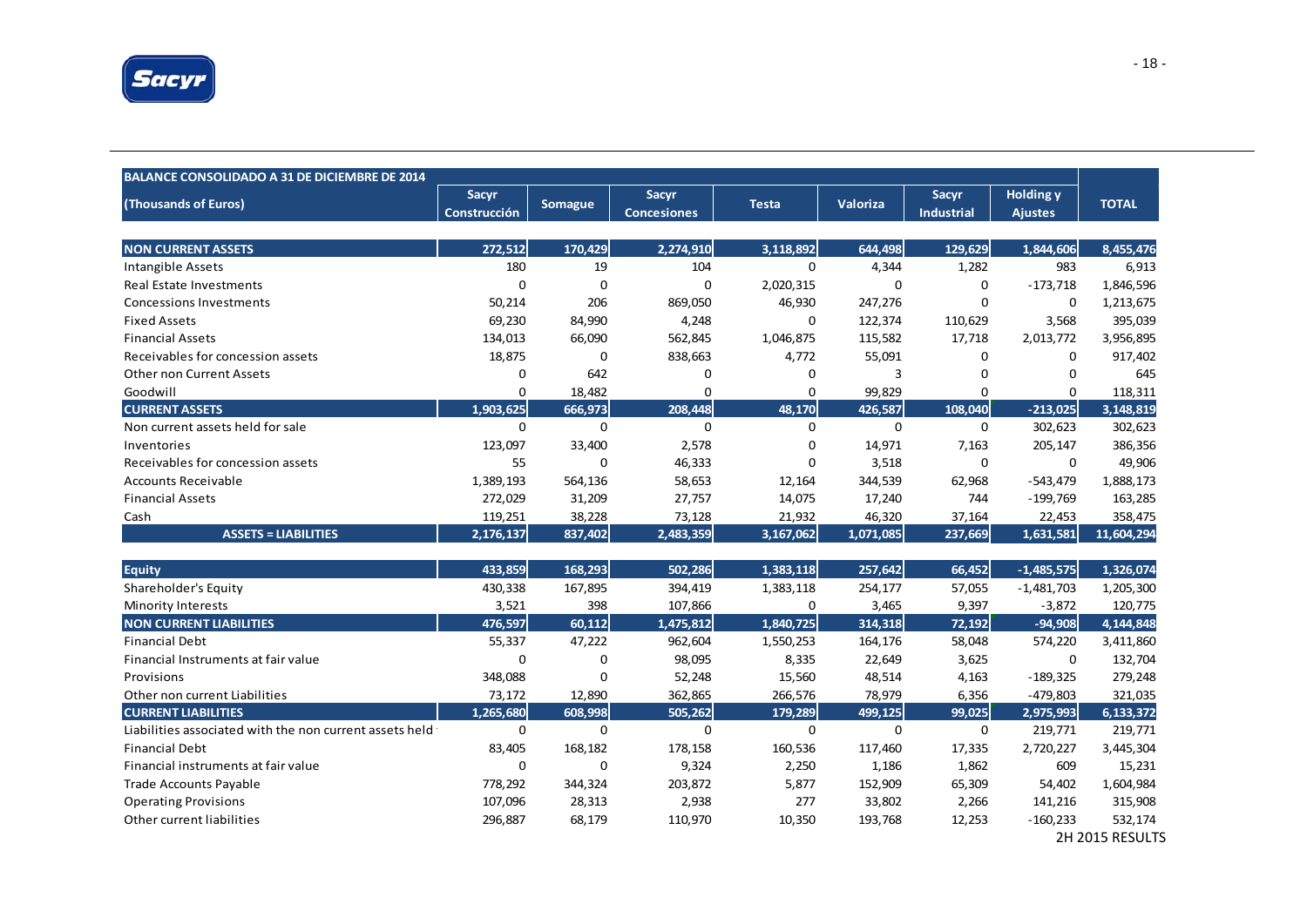# **CONSTRUCTION**

| <b>Millions of Euros</b>  | <b>DECEMBER</b> | %Chg. |          |  |
|---------------------------|-----------------|-------|----------|--|
|                           | 2015            | 2014  | 15/14    |  |
| Revenue                   | 1,666           | 1,697 | $-1.9%$  |  |
| Spain                     | 407             | 446   | $-8.6%$  |  |
| Somague                   | 431             | 554   | $-22.1%$ |  |
| International             | 827             | 698   | 18.6%    |  |
| % International           | 75%             | 73%   |          |  |
| <b>EBITDA</b>             | 78              | 104   | $-25%$   |  |
| <b>EBITDA Margin</b>      | 4.7%            | 6.1%  |          |  |
| <b>BACKLOG*</b>           | 5,062           | 4,988 | 1%       |  |
| International             | 4,218           | 4,152 | 2%       |  |
| % International Backlog   | 83%             | 83%   |          |  |
| <b>Months of activity</b> | 36              | 35    |          |  |

Revenue from the Construction business at 31 December 2015 totalled €1,666 million. The strong growth in international sales has been impacted by the slowdown in activity in Spain and in Somague, our Portuguese subsidiary, which are down 9% and 22% respectively.

Construction has a strongly international profile, as 75% of revenue comes from business abroad.

EBITDA performance compared with 31 December 2014 was affected by the slowdown of some Somague projects, in particular in Angola and Brazil. Greater efforts are being devoted to the opening of new markets.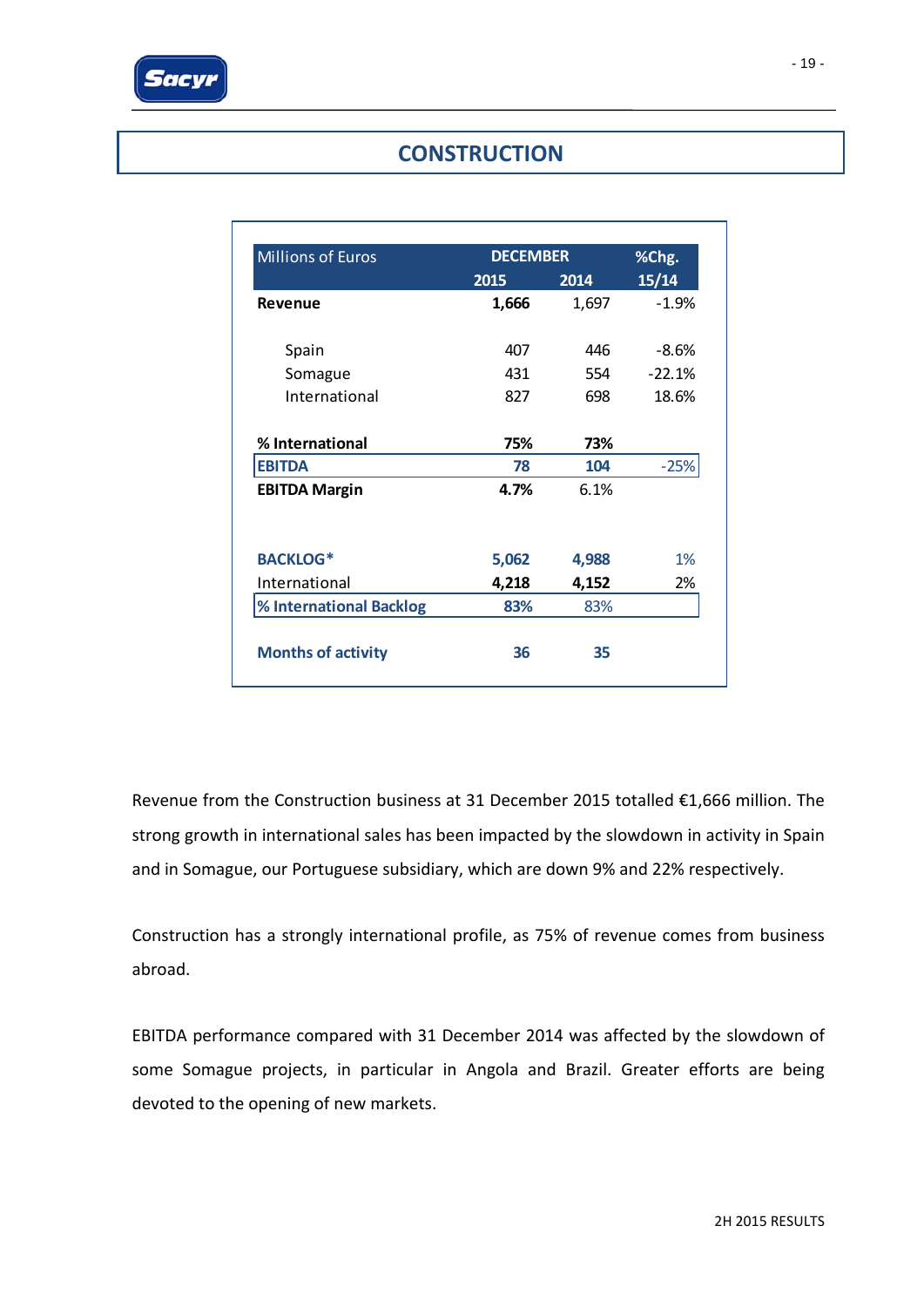

## **CONTRACTING AND BACKLOG**

The construction backlog stood at €5,062 million, compared with €4,988 million in 2014, thanks to international contract wins, which account for 83% of the total portfolio. The backlog covers 36 months of operations at current turnover rates, which shows the backlog's high replacement capacity.

Two important contracts were secured in 2015:

- o In Colombia, construction of the Pumarejo Bridge over the Magdalena River with a budget of €220 million (70% Sacyr: €154 million), Corridor 5 motorways: Puerta de Hierro – Cruz del Vizo motorway for €113 million (100% Sacyr) and the Autopista al Mar 1 motorway for €476 million (37.5% Sacyr: €178 million) and the Pasto-Rumichaca motorway for €537 million (60% Sacyr: €322 million).
- o In Uruguay, the construction of the Corredor Vial 21 and 24 motorway for €68 million (50% Sacyr: €34 million)
- o In Northern Ireland, the largest construction project is currently under way: the second phase of the new Ulster University campus in Belfast worth €182 million (50% Sacyr: €91 million).
- o In Mexico, the contract to build the new regional hospital of Querétaro for €42 million (80% Sacyr: €34 million).
- o In Chile, the €22 million (100% Sacyr) contract for the upgrade of the "Ruta 7" motorway in the Chaitén (Los Lagos) area and the €12 million (100% Sacyr) contract for the construction of an office building in Santiago, among other contract wins.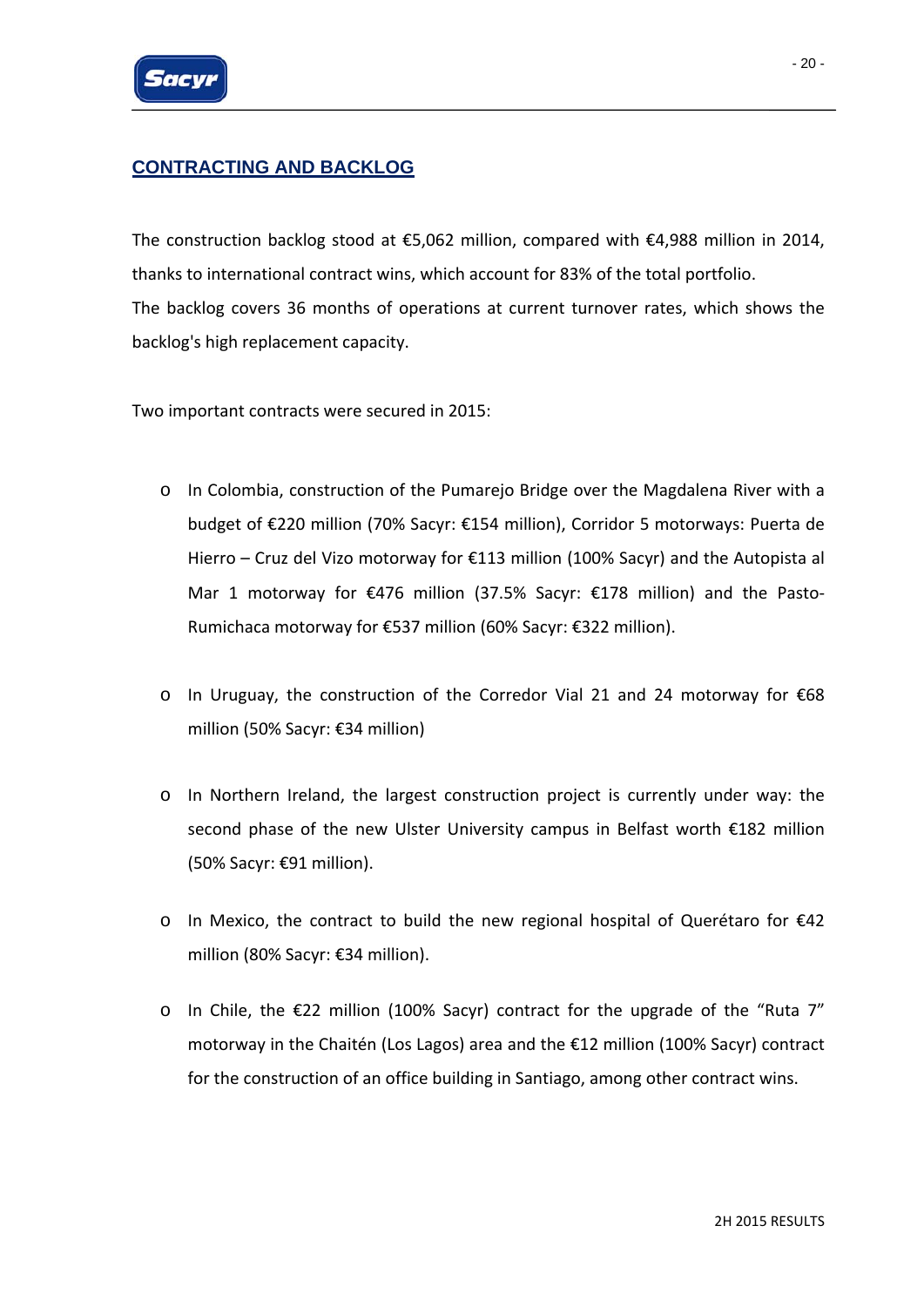- o The construction project of the AVE platform of the Mediterranean Corridor, the Pulpí‐Cuevas de Almanzora section in Almeria, for €33 million (100% Sacyr). It was awarded other projects in Spain worth a total of €46 million.
- o Sacyr won the design and construction contract of the QEZ‐1 (Qatar Economic Zone 1) urban development works in Ras Bufontas in Qatar worth €410 million (50% Sacyr: €205 million).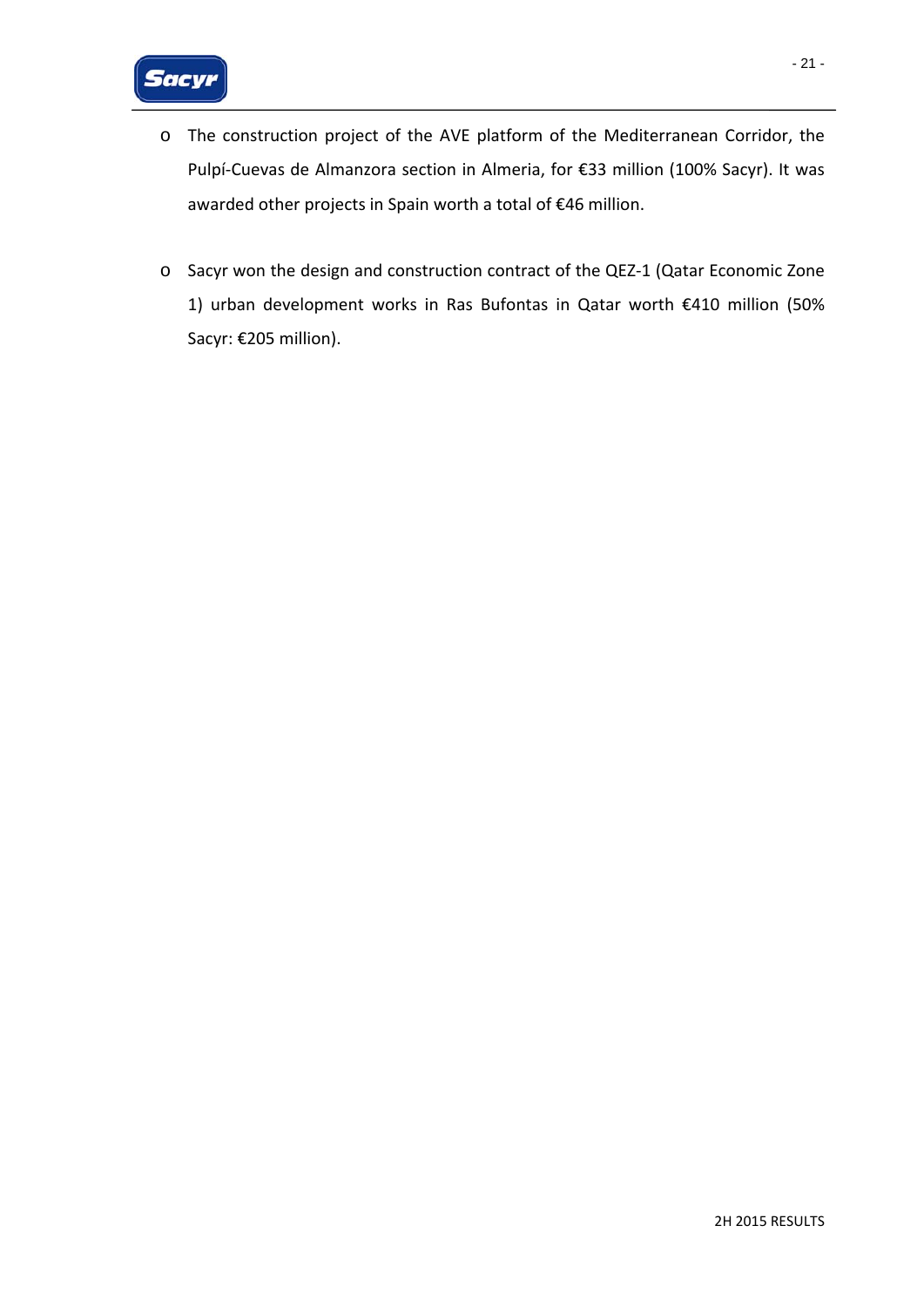

## **SACYR CONCESIONES**

| (Thousands of euros)            |         | <b>DECEMBER</b> |         |         |
|---------------------------------|---------|-----------------|---------|---------|
|                                 | 2015    | 2014            | 15/14   | 15/14   |
| Revenue                         | 563.752 | 419.175         | 34.5%   | 9,8%    |
| Revenue from construction*      | 286,600 | 303.351         | $-5.5%$ | $-5.8%$ |
| <b>Revenue from concessions</b> | 277.152 | 115.824         | 139.3%  | 50,5%   |
| <b>EBITDA</b>                   | 184.158 | 77.568          | 137.4%  | 37,7%   |
|                                 |         |                 |         |         |

| <b>Margen Ebitda</b> | 66.4% | 67.0% |
|----------------------|-------|-------|
|                      |       |       |

\*Includes construction by the concessions operator pursuant to IFRIC 12, excluding the effect of EBITDA, since revenue is the same as the construction business costs.

\*\*Restated (includes the effect of 8 concessions accounting by global method)

Sacyr Concesiones' revenue stood at €564 million at 31 December 2015, 34% higher year‐ on‐year, due to:

- o The change in the consolidation method (from equity to full consolidation) for eight concessions in Spain due to changes in company control, with an impact of €103 million on revenue.
- o The upturn in traffic on the Spanish concessions in operation.
- o The start of operation of the Rutas del Desierto motorway in November 2014.
- o The progress made by concessions in Chile (Rutas del Desierto, Valles del Bio Bio, Rutas del Algarrobo, Vallenar Caldera and the Hospital de Antofagasta).
- o The income contributed by Convial de la Sierra, the concessionaire of the Autopista Longitudinal de la Sierra motorway in Peru, the Corredor 5 and Pasto‐ Rumichaca motorways in Colombia .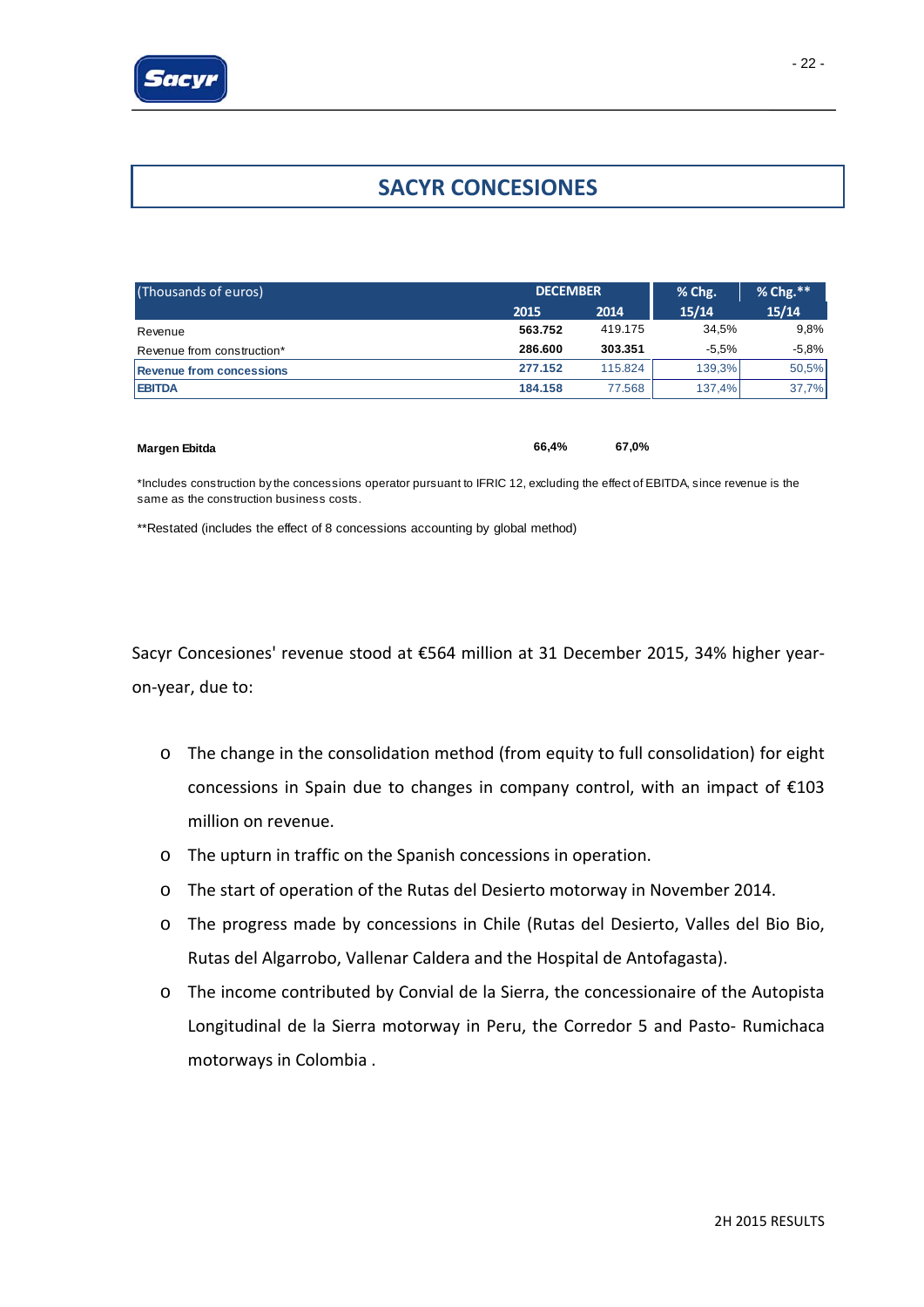

EBITDA was €184 million, with an EBITDA margin of 66%. The impact on EBITDA of the concessions consolidated using the full method in 2015 amounted to €77 million.

Growth of traffic in our concessions in Spain has consolidated, as shown in the table below. Average growth in our shadow tollways is higher than average in Spain. Especially noteworthy is the 24% growth of traffic on the Guadalmedina motorway in Malaga.

|                                        | <b>ADT 2015</b> |        |          |
|----------------------------------------|-----------------|--------|----------|
|                                        | 2015            | 2014   | Chg. (%) |
| <b>SHADOW TOLLWAYS</b>                 |                 |        |          |
| AUTOVÍA DEL TURIA                      | 36,730          | 35,059 | 4.8%     |
| <b>AUTOVÍA NOROESTE</b>                | 11,167          | 10,554 | 5.8%     |
| <b>VIASTUR</b>                         | 22,170          | 21,465 | 3.3%     |
| PALMA MANACOR                          | 22,021          | 20,700 | 6.4%     |
| AUTOVÍA DEL BARBANZA                   | 12,847          | 12,170 | 5.6%     |
| AUTOVÍA DEL ERESMA                     | 7.329           | 6,862  | 6.8%     |
| AUTOVÍA DEL ARLANZÓN                   | 20,562          | 20,591 | $-0.1%$  |
| <b>TOLLWAYS</b>                        |                 |        |          |
| <b>AUTOPISTA DE GUADALMEDINA</b>       | 10,118          | 8,150  | 24.1%    |
| <b>INTERNATIONAL MOTORWAYS</b>         |                 |        |          |
| <b>N6 CONCESSION LTD</b>               | 10,244          | 9,549  | 7.3%     |
| RUTAS DEL DESIERTO (ruta 1)            | 5,621           | 5,529  | 1.7%     |
| RUTAS DEL DESIERTO (ruta 16)           | 6,787           | o      |          |
| VALLES DEL DESIERTO - VALLENAR CALDERA | 4,762           | 4,786  | $-0.5%$  |
| SERENA VALLENAR - RUTAS DEL ALGARROBO  | 3,997           | 0      |          |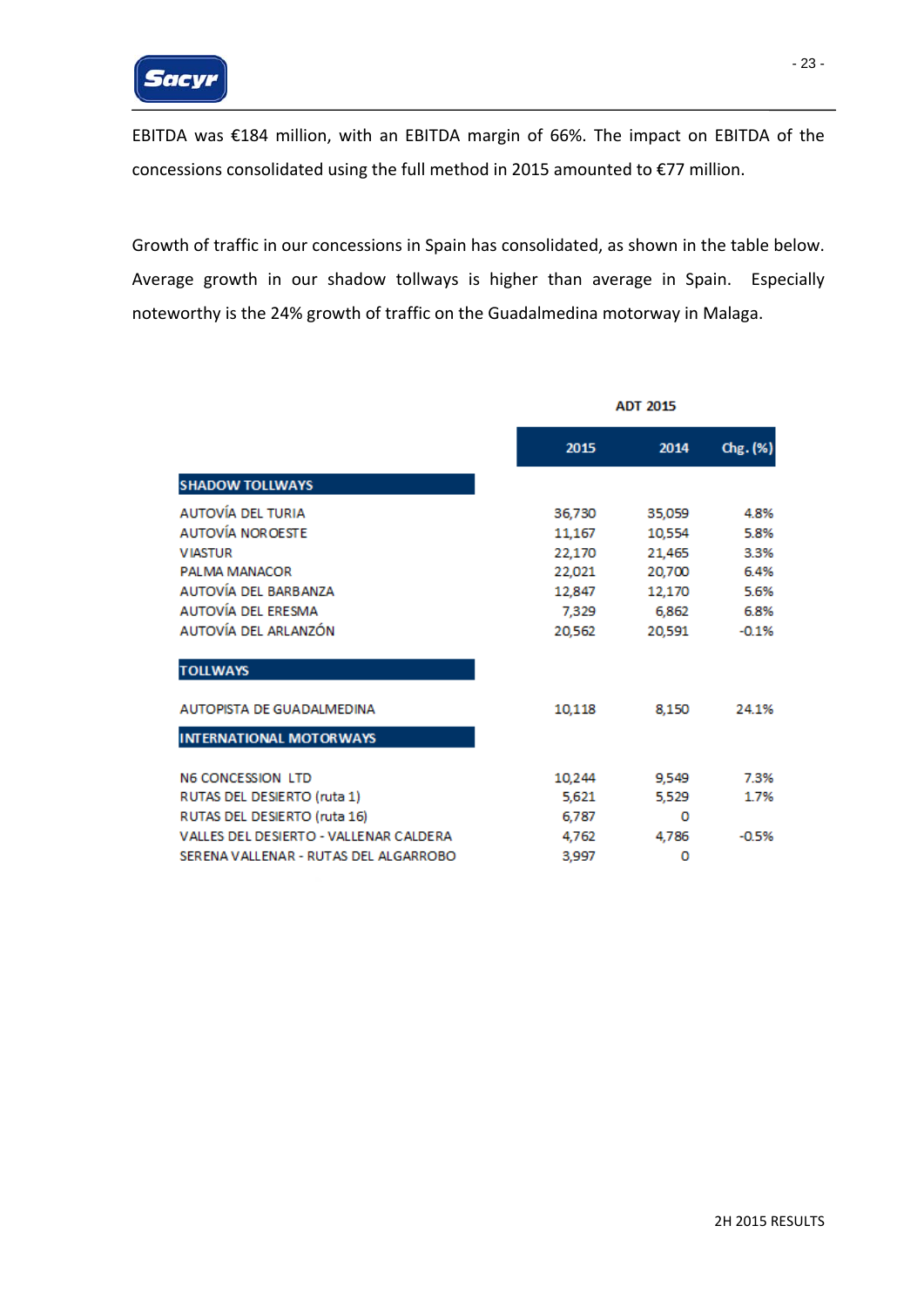

|                                         | <b>REVENUE</b> |                              |           |  |  |
|-----------------------------------------|----------------|------------------------------|-----------|--|--|
| <b>Thousands of Euros</b>               | 2015           | 2014                         | Chg. (%)  |  |  |
| AUTOVÍA DEL TURIA                       | 11,847         | $\qquad \qquad \blacksquare$ | n.s.      |  |  |
| AUTOVÍA NOROESTE C.A.R.M.               | 7,871          |                              | n.s.      |  |  |
| <b>VIASTUR</b>                          | 6,829          | 6,614                        | 3.3%      |  |  |
| PALMA MANACOR                           | 9,661          |                              | n.s.      |  |  |
| AUTOVÍA DEL BARBANZA                    | 8,698          | 6,689                        | 30.0%     |  |  |
| AUTOVÍA DEL ERESMA                      | 6,331          | 5,985                        | 5.8%      |  |  |
| AUTOVÍA DEL ARLANZÓN                    | 32,817         |                              | n.s.      |  |  |
| <b>NEOPISTAS</b>                        |                | 1,400                        | $-100.0%$ |  |  |
| INTERCAMBIADOR DE MONCLOA               | 11,788         |                              | n.s.      |  |  |
| INTERCAMBIADOR DE PLAZA ELÍPTICA        | 6,347          | $\overline{\phantom{a}}$     | n.s.      |  |  |
| AUTOPISTA DE GUADALMEDINA               | 12,251         | 10,045                       | 22.0%     |  |  |
| <b>HOSPITAL DE PARLA</b>                | 13,381         | 2,218                        | 503.2%    |  |  |
| HOSPITAL DE COSLADA                     | 13,717         | 2,402                        | 471.0%    |  |  |
| <b>HOLDING</b>                          | 702            | 1,679                        | $-58.2%$  |  |  |
| <b>ESPAÑA</b>                           | 142,240        | 37,032                       | 284.1%    |  |  |
|                                         |                |                              |           |  |  |
| <b>HOLDING</b>                          | 1,263          | 1,256                        | 0.6%      |  |  |
| <b>IRLANDA</b>                          | 1,263          | 1,256                        | 0.6%      |  |  |
| <b>HOSPITAL BRAGA</b>                   | 9,051          | 8,983                        | 0.8%      |  |  |
| HOSPITAL DE VILA FRANCA                 | 8,971          | 12,410                       | $-27.7%$  |  |  |
| PARQUE DO NOVO HOSPITAL                 | 820            | 732                          | 12.0%     |  |  |
| <b>HOLDING</b>                          | 118            | 92                           | 28.7%     |  |  |
| <b>ESCALA PARQUE</b>                    | 1,824          | 1,721                        | 6.0%      |  |  |
| <b>PORTUGAL</b>                         | 20,783         | 23,937                       | $-13.2%$  |  |  |
| <b>HOLDING</b>                          | 2,575          | 3,137                        | $-17.9%$  |  |  |
| RUTAS DEL DESIERTO - ACCESOS A IQUIQE   | 17,836         | 7,222                        | 147.0%    |  |  |
| VALLES DEL BIO BIO - CONCEPCIÓN CABRERO | 15,673         | 9,771                        | 60.4%     |  |  |
| VALLES DEL DESIERTO - VALLENAR CALDERA  | 25,242         | 19,934                       | 26.6%     |  |  |
| RUTA 43 - LIMARI                        | 1,018          | 673                          | 51.2%     |  |  |
| HOSPITAL ANTOFAGASTA                    | 5,554          | 821                          | 576.9%    |  |  |
| SERENA VALLENAR - RUTAS DEL ALGARROBO   | 20,852         | 11,037                       | 88.9%     |  |  |
| <b>CHILE</b>                            | 88,749         | 52,594                       | 68.7%     |  |  |
| <b>CONVIAL SIERRA NORTE</b>             | 13,540         | 1,005                        | n.s.      |  |  |
| <b>PERU</b>                             | 13,540         | 1,005                        | n.s.      |  |  |
| MONTES DE MARÍA (CORREDOR 5)            | 6,111          | 0                            | n.s.      |  |  |
| <b>RUMICHACA</b>                        | 4,465          | 0                            | n.s.      |  |  |
| <b>COLOMBIA</b>                         | 10,576         | $\mathbf 0$                  | n.s       |  |  |
| TOTAL SIN INGRESOS DE CONSTRUCCIÓN      | 277,152        | 115,824                      | 139.3%    |  |  |
| INGRESOS DE CONSTRUCCIÓN                | 286,600        | 303,351                      | $-5.5%$   |  |  |
| <b>TOTAL</b>                            | 563,751        | 419,174                      | 34.5%     |  |  |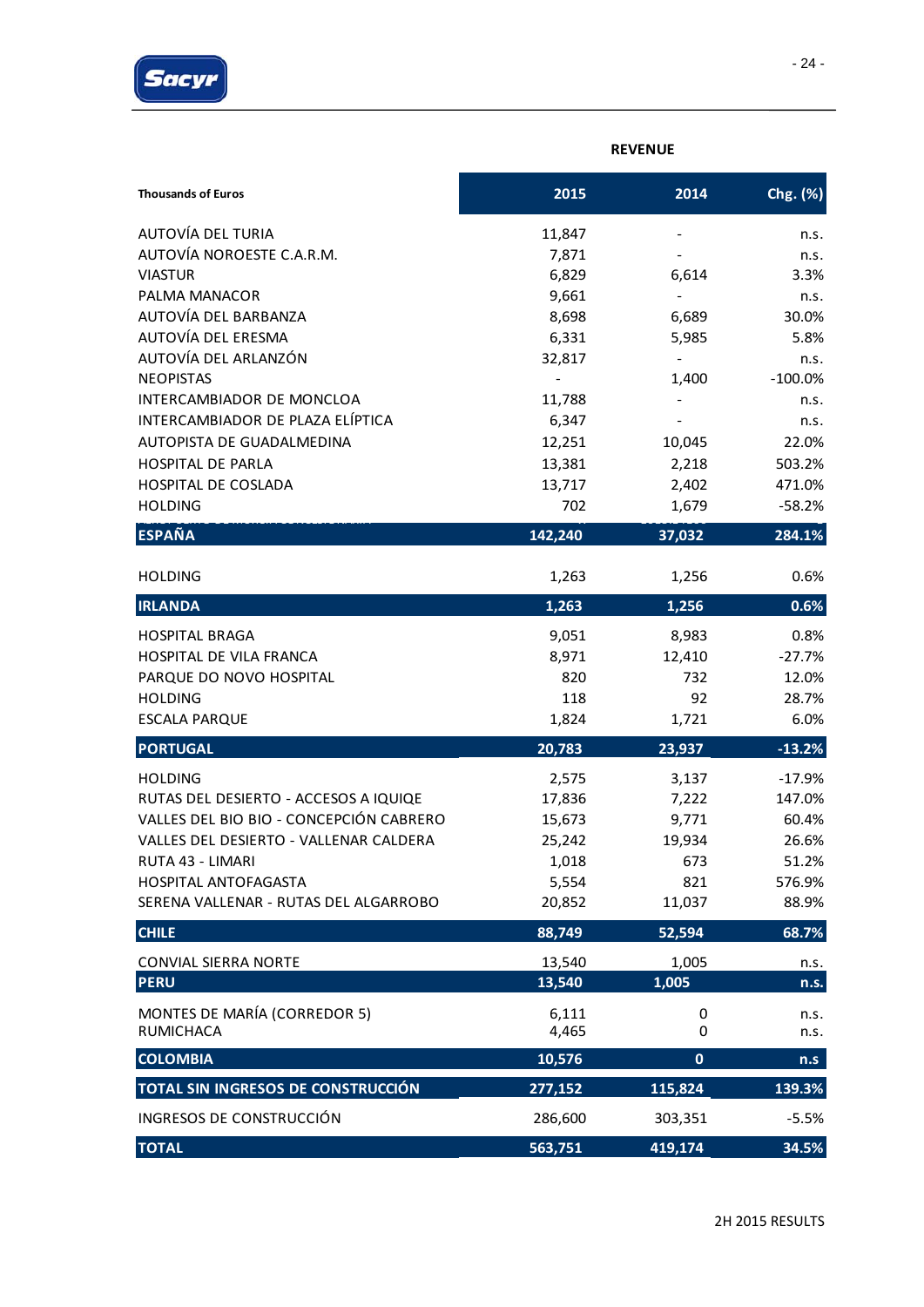

Sacyr Concesiones has interests in 34 concessions distributed in eight countries, of which 23 are currently operating and 11 are under construction. Of the 34 concessions, 25 are motorway and road concessions in the EU and Latin America (11 in Spain, six in Chile, three in Colombia, one in Italy, one in Portugal, one in Ireland, one in Peru and one in Uruguay) and the remaining 9 are other types of concessions (six hospitals, two transport hubs, and a metro line).

The assets are in their first years of operation, and have a huge scope for generating value in the future. The average remaining life of the concessions is over 25 years.

#### **CONTRACTING AND BACKLOG**

In 2015, Sacyr has been awarded several major concessions: three in Colombia, as part of the government's 4G infrastructure programme, and one in Uruguay. Total investment in these projects amounts to over €2,300 million, while the future backlog is over €6,800 million.

- o The upgrade, improvement and operation of the 202km‐long Corridor 5 (Colombia) for a 25-year concession period, with an investment of roughly \$256 million.
- o The construction and management of the 176km‐long Mar 1 (Colombia) motorway for 25 years, with estimated investment of \$930 million. The motorway is in Antioquia, close to Corridor 5.
- o The construction and operation of the 80‐km‐long Rumichaca‐Pasto motorway (Colombia) which provides a connection with the border with Ecuador. Total investment in this project is around \$1,023 million.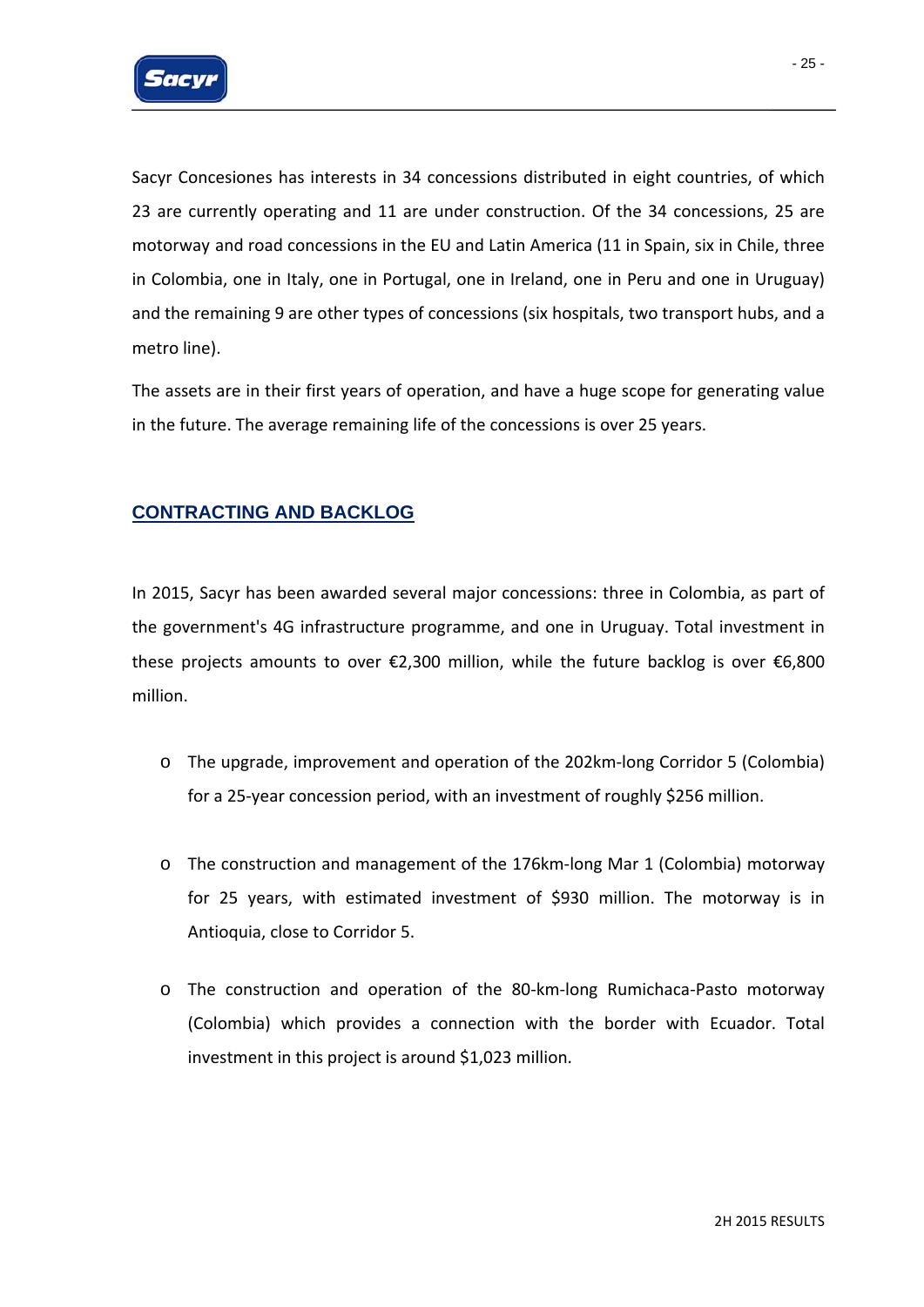o The construction and operation of the 179 km‐long Corredor Vial 21 and 24 motorway (Uruguay) in a 24‐year concession, and a total investment of €150 million.

## **DISPOSALS**

As part of its standard asset rotation policy, the Group has disposed of three concession assets in 2015:

- o 30% of Sociedad Concesionaria del Hospital de Antofagasta, in Chile, to Global Dominion Access, for €8 million, a transaction in which the acquirer also took over the proportional part of the concessionary's guarantees.
- o 49% of the stake in the "Ruta del Limari" concession company, in Chile to the "Prime Infraestructura II" investment fund, for €94 million.
- o 20% of Hospital Puerta de Hierro, in the Regional Community of Madrid, to the DIF infrastructure fund, for €55 million, including the associated debt.

All these transactions were concluded at a price higher than the equity invested.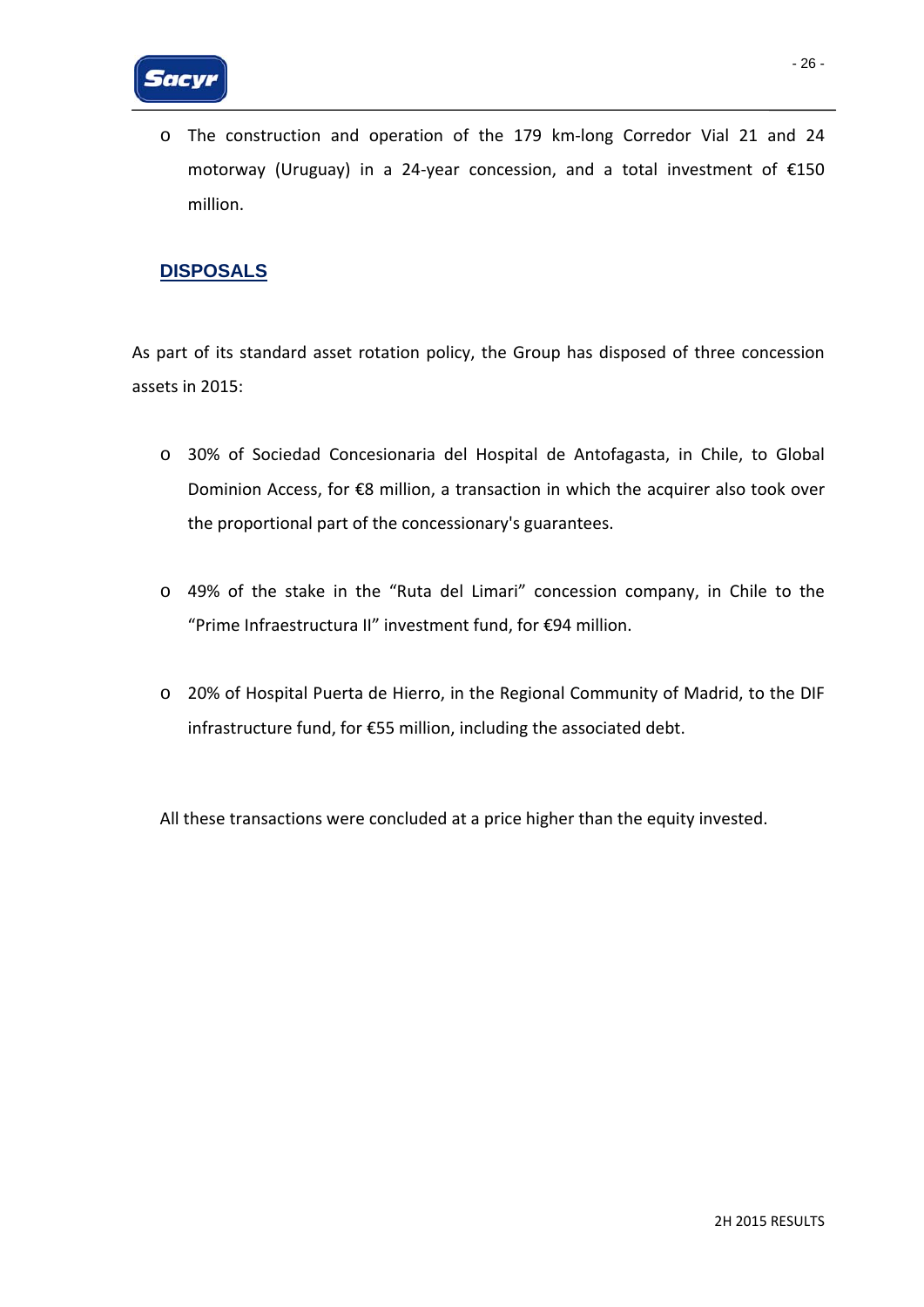

## **INDUSTRIAL**

| (Thousands of Euros) |         | <b>DECEMBER</b> |       |  |
|----------------------|---------|-----------------|-------|--|
|                      | 2015    | 2014            | 15/14 |  |
|                      |         |                 |       |  |
| <b>Revenue</b>       | 289,969 | 193,530         | 50%   |  |
| -Energy              | 127,306 | 124,167         | 3%    |  |
| -EPC                 | 162,663 | 69,363          | 135%  |  |
| <b>EBITDA</b>        | 21,029  | 9,615           | 119%  |  |
| <b>EBITDA Margin</b> | 7.3%    | 5.0%            |       |  |
| <b>BACKLOG</b>       | 2,413   | 2,418           | 0%    |  |
| - National           | 2,074   | 2,176           | -5%   |  |
| - International      | 340     | 242             | 40%   |  |

The revenue for Sacyr Industrial amounted to €290 million, up 50% on the previous year thanks to new EPC contract wins in electricity infrastructure (Mexico, Peru, Scotland) and in Oil and Gas (Cartagena regasification plant in Colombia, and the middle distillate block at the Pampilla refinery in Peru) and in Environmental (the Ouro Plant in Colombia).

Similarly, EBITDA improved, totalling €21 million, leaving a margin of 7.3% compared to €9.6 million in 2014. In 2015, the company's power plants benefited from higher electricity pool and gas prices as against the previous year.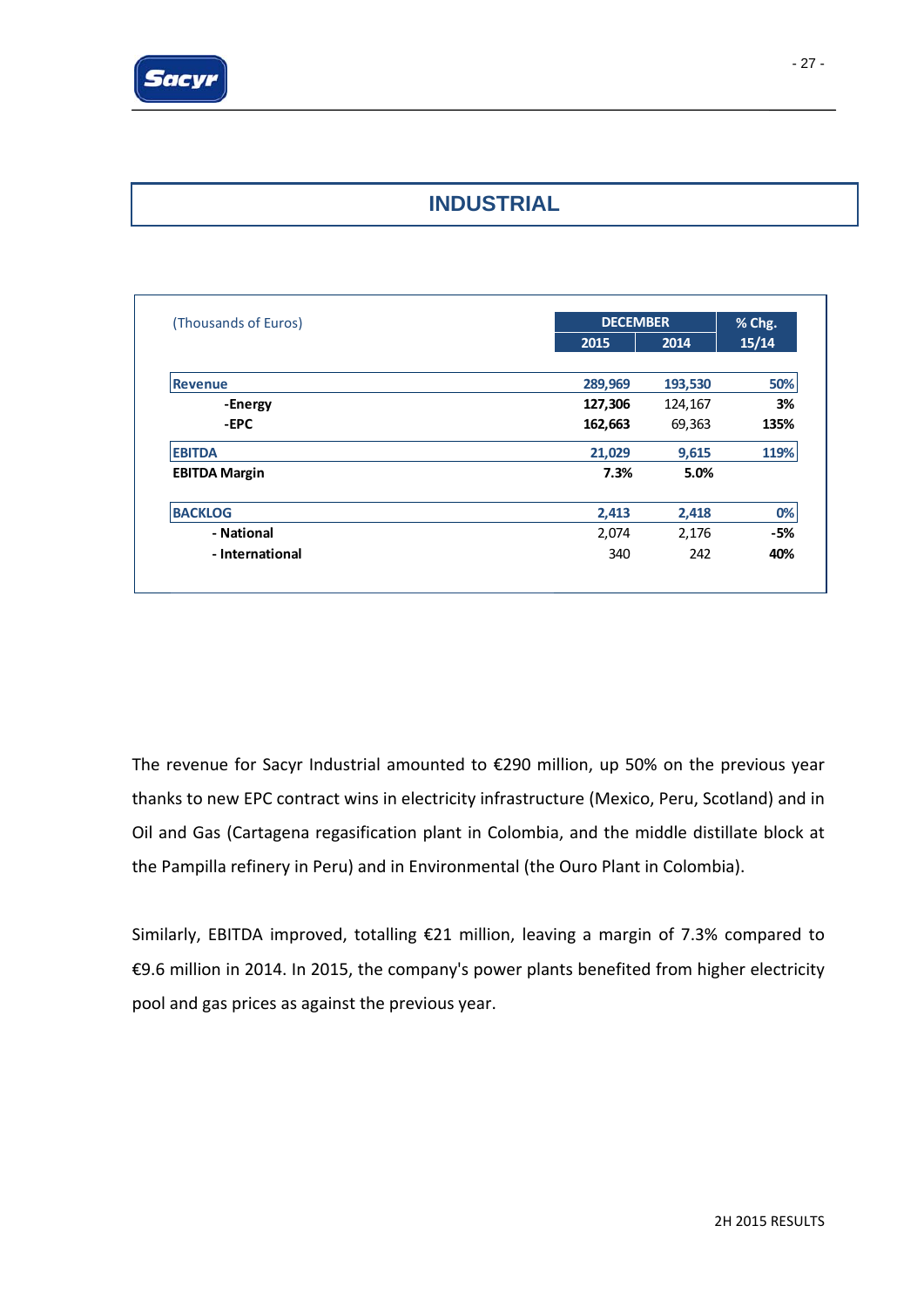

## **STRATEGIC AGREEMENTS**

In 2015, Sacyr has concluded a number of transactions which are in line with the strategic targets it has set of reinforcing its industrial business, increasing its market share and its capacity to face new challenges.

- o Sacyr Fluor: as part of this global strategy of commitment to its industrial activity, in July 2015 the Sacyr Group acquired 50% of Fluor S.A., the Spanish subsidiary of engineering multinational, Fluor Corporation. The new company, Sacyr Fluor, will provide engineering services and manage "EPC" projects (Engineering, Procurement and Construction) in the oil and gas sector and the onshore petrochemical industry in Spain, Southern Europe, North Africa and some Latin American countries. The total amount of the acquisition was €40 million.
- o Saycr Nervión: In October, Sacyr Industrial and Nervión Industries, Engineering and Services, S.L. created a partnership with a 50% share each, the company Sacyr Nervión. The new company will operate in projects related to the following:
	- Comprehensive repair services of all manner of storage tanks, anywhere in the world.
	- All types of maintenance services of refineries or other productive facilities in the oil & gas sector and other selective maintenance and assembly projects of industrial works.
- o Isotrón: in December, Sacyr Industrial and Isotron signed a partnership agreement to make joint combined bids in EPS electrical generation and transmission tenders.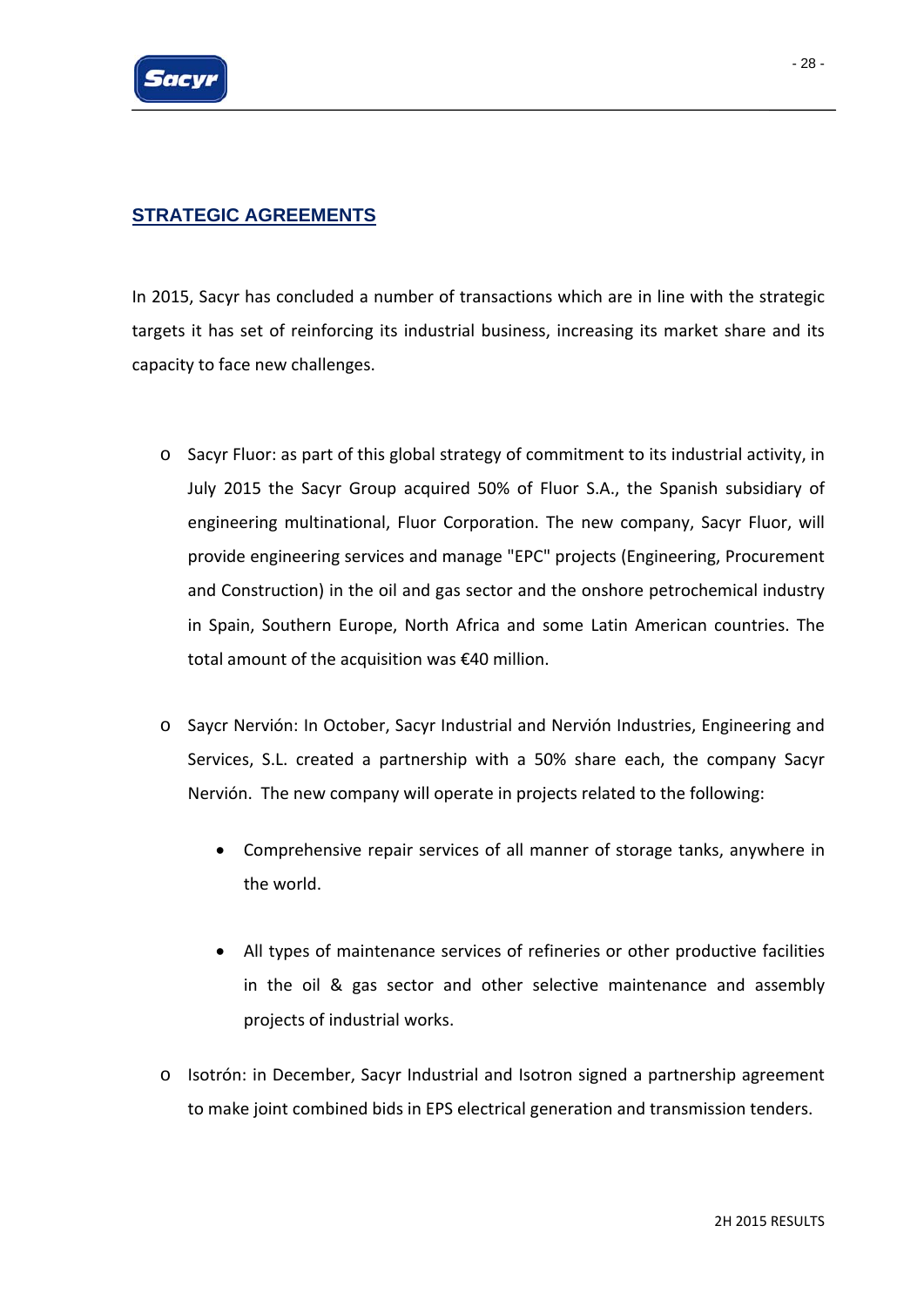

## **CONTRACTING AND BACKLOG**

The growth of the industrial backlog was due to international activity. 2015 was a year of expansion for Sacyr Industrial. It was awarded the following major contracts:

- o In Panama, the new project of operation and maintenance services for the Empresa de Distribución Metro Oeste (EDEMET) worth €20 million.
- o A €156 million contract to adapt the Pampilla refinery in Peru to new fuel specifications.
- o A €12 million contract for work on substations and the 4th phase Eastern transmission lines in Mexico for the Federal Electricity Commission (CFE).
- o In Spain a major contract was also secured for the installation of geothermal systems at the Hotel Santa Marta, Mercado del Val, worth a total of €1.5 million.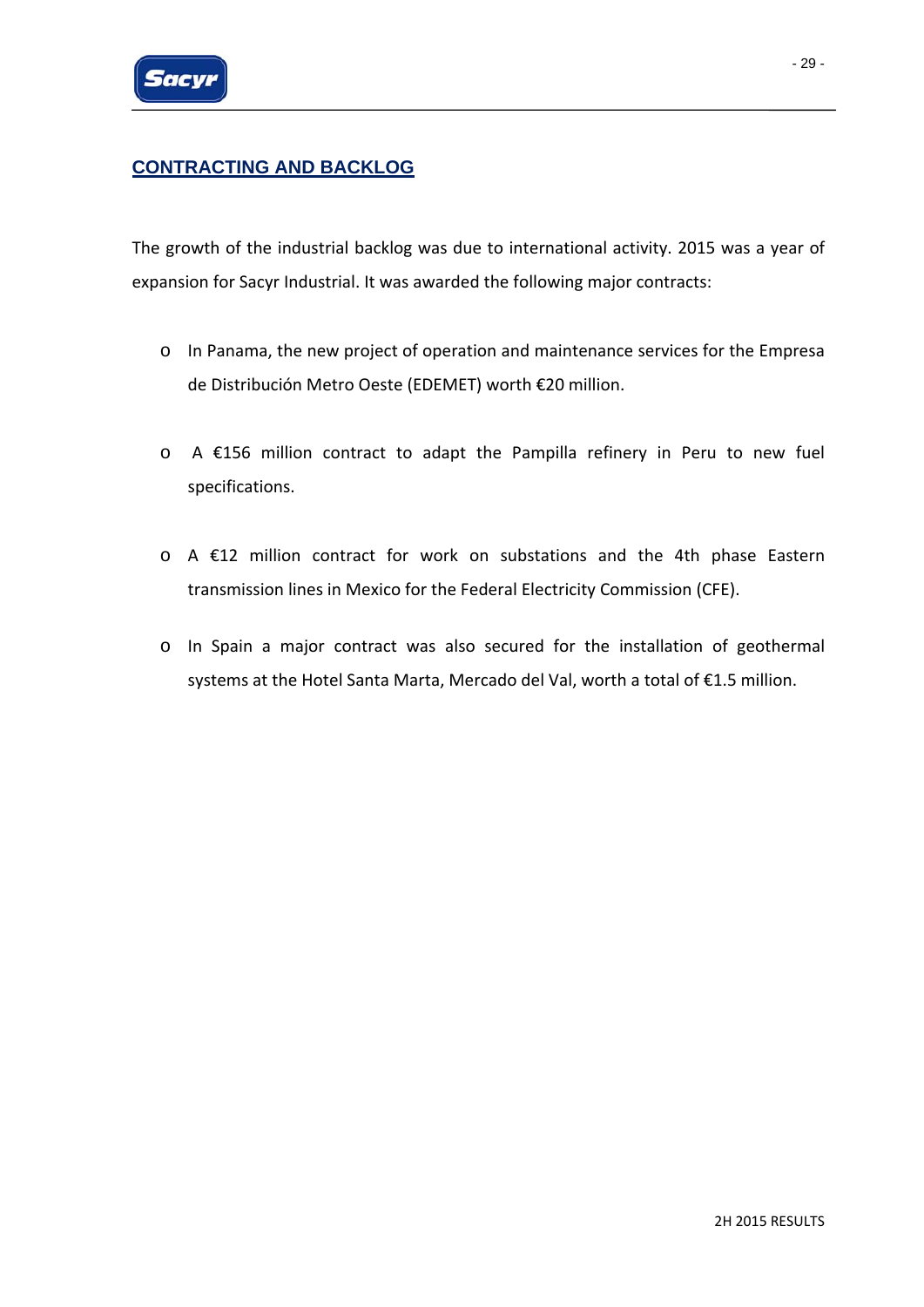

**VALORIZA**

# In 2015, Valoriza posted revenues of €763 million, 4.2% higher than in 2014. This growth is fuelled by the Environment and Multi-services businesses (5.2% and 6.8%, respectively). The contraction of revenue in the Water business was due mainly to the disposal in June 2014 of the water assets in Portugal (which therefore contributed revenue in 2014, but not in this year). Excluding the impact of disposals in the water business in Portugal, growth was 6.6%.

| 2014<br>732,323<br>297,627<br>284,632 | 15/14<br>4.2%<br>5.2% | 15/14   |
|---------------------------------------|-----------------------|---------|
|                                       |                       | 6.6%    |
|                                       |                       | 5.2%    |
|                                       |                       |         |
|                                       | 6.8%                  | 6.8%    |
| 146,056                               | $-2.0%$               | 7.0%    |
| 4,008                                 |                       |         |
| 62,367                                | 12.7%                 | 19.0%   |
| 33,623                                | 21.2%                 | 21.2%   |
| 18,146                                | $-3.0\%$              | $-3.0%$ |
| 7,775                                 | 2.3%                  | 77.7%   |
|                                       | 40.4%                 | 40.4%   |
|                                       |                       |         |
|                                       | 2,823                 | 8.5%    |

EBITDA rose 13% to €70 million. Excluding the impact of the disposal of the water assets in Portugal, EBITDA would have increased by 19%. The EBITDA margin widened to 9.2%.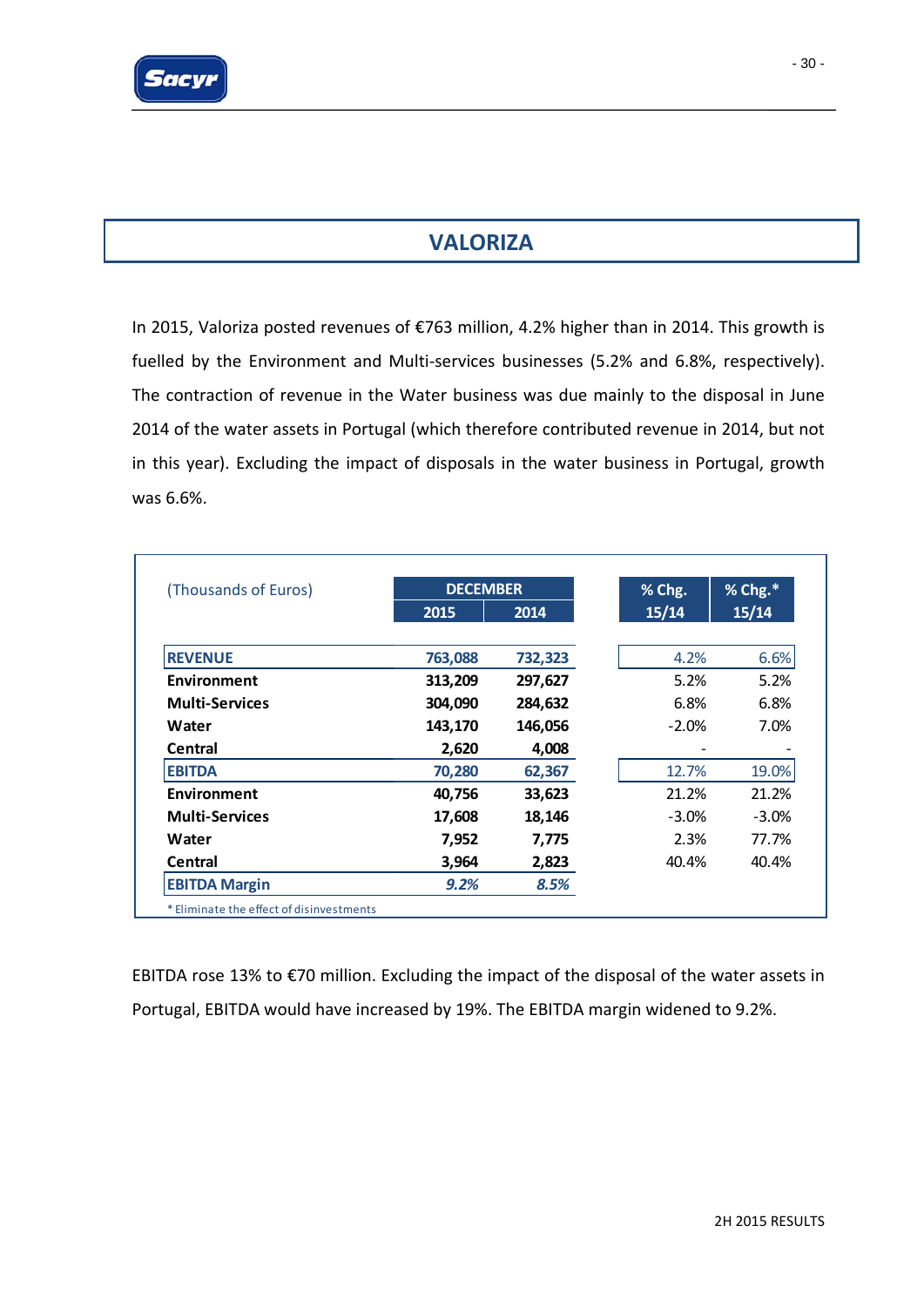

## **CONTRACTING AND BACKLOG**

Valoriza's backlog stood at €6,031 million, of which 31% is accounted for by international business. Valoriza remains firmly committed to tendering activity in all its business areas both in Spain and abroad.

Yearly highlights:

- o Management of the street cleaning and waste collection service in the city of Guadalajara, for a period of 15 years and for €71 million.
- o The cleaning service in terminals and external facilities of Barcelona‐ El Prat Airport, for a period of 3 years and €35 million.
- o The cleaning service in Adolfo Suarez Madrid Barajas Airport Terminals 1,2 and 3, for a period of 3 years and €22 million.
- o Winning of the comprehensive road maintenance contracts for the Tudela and Tafalla maintenance centres for €8 million, with a term of 4 years.
- o Management of the street cleaning, waste collection and containers service in Poio (Pontevedra) for €11 million and with a concession term of 16 years.
- o Repaving works on the AP‐9 motorway, for €9 million, with a term of 2 years.
- o Comprehensive services of the Moncloa transport hub in Madrid for €8 million and a concession of 5 years.
- o The comprehensive management of the senior citizen's home and day centre in Benidorm (Alicante). It is worth  $\epsilon$ 9 million, and with a term of 4 years for the concession.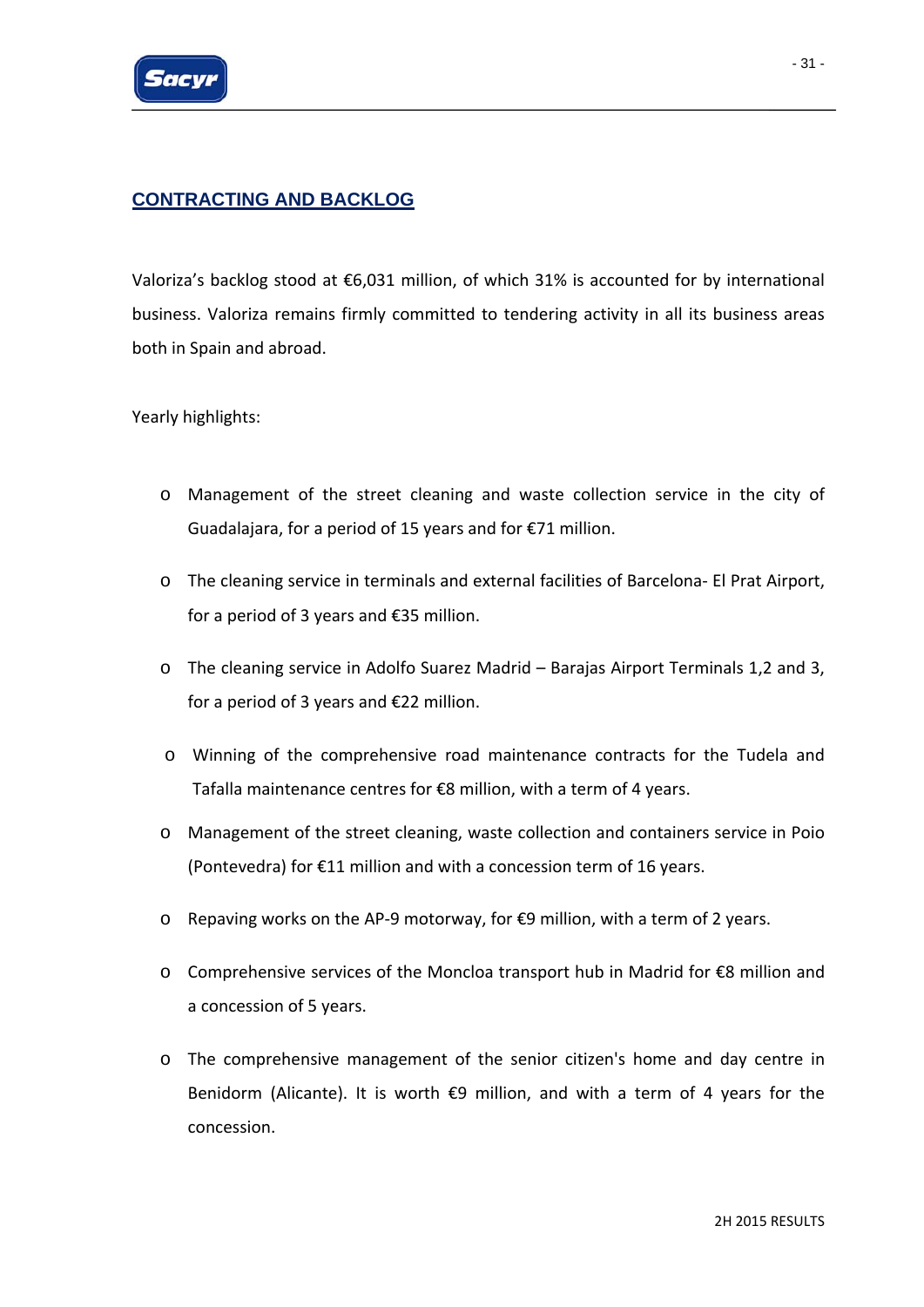

- o The two‐year extension of the solid urban waste collection and cleaning contract for the city of Lerida worth €9 million.
- o The €9 million contract with the Madrid region for maintenance of water mains, drinking water supply, wastewater treatment and remote control system and ornamental fountains.
- o The €9 million joint contract for the construction, design, upgrade and expansion and also the operation and maintenance of Formentera's seawater desalination plant (IDAM) and its adjacent facilities.





**BACKLOG**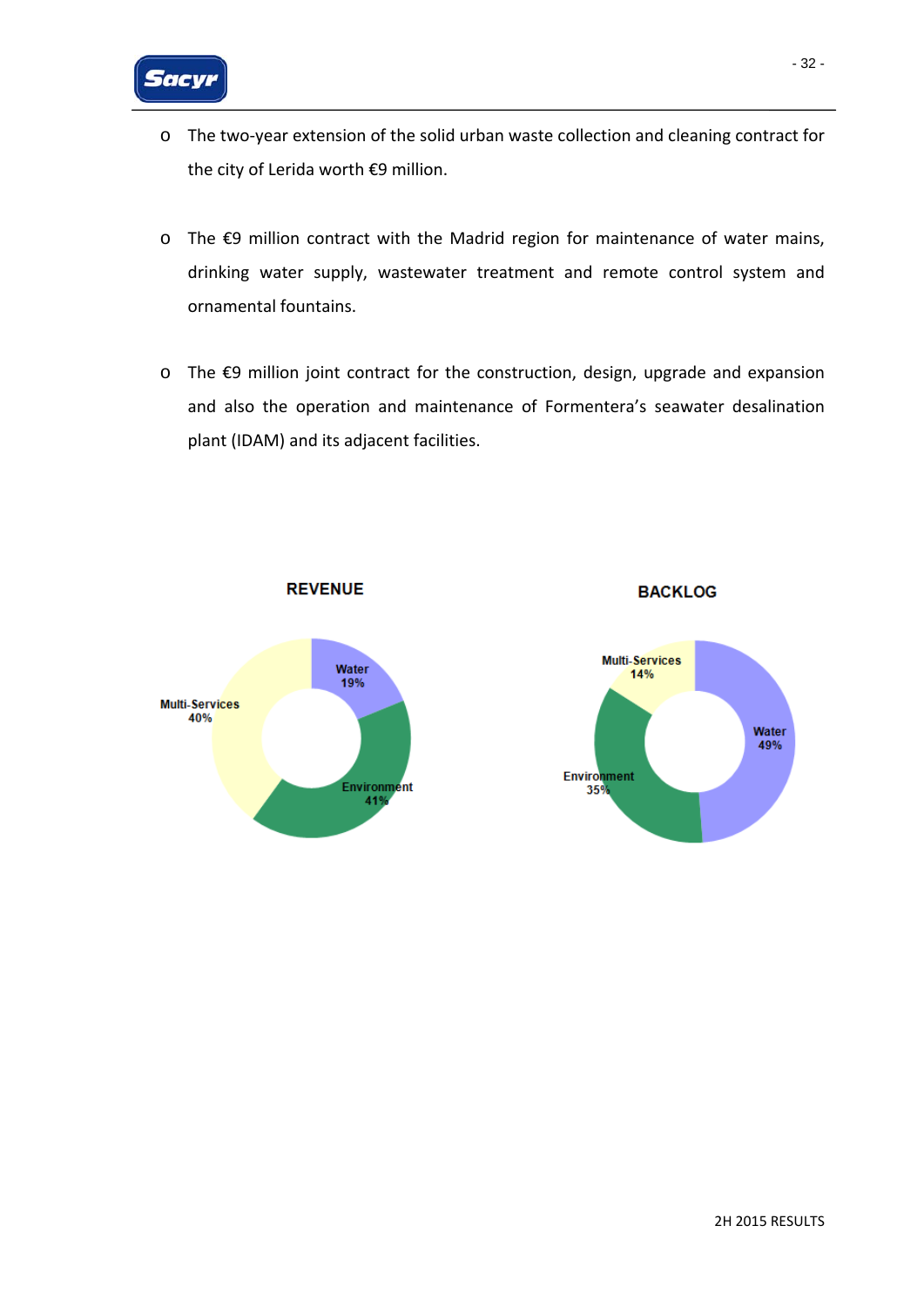

# **VI. STOCK MARKET PERFORMANCE**

|                                                        | <b>DECEMBER</b> | % Chg     |            |
|--------------------------------------------------------|-----------------|-----------|------------|
| <b>SACYR</b>                                           | 2015            | 2014      | 15/14      |
| Market Price at closing (euros per share)              | 1.81            | 2.86      | $-36.64%$  |
| High share price                                       | 4.28            | 5.38      | $-20.46%$  |
| Low share price                                        | 1.78            | 2.65      | $-32.75%$  |
| Market Capitalization at closing (Thousands of euros)* | 938,620         | 1,481,405 | $-36.64%$  |
| Average Trading Volume (Thousands of euros)            | 5,427,009       | 7,654,663 | $-29.10%$  |
| Average Daily Trading Volume (Number of shares)        | 6,657,374       | 7,447,109 | $-10.60\%$ |
| Liquidity (%)                                          | 100             | 100       |            |
| Number of shares (Thousands)                           | 517,431         | 502,212   | 3.03%      |
| <b>Share Nominal Value</b>                             | 1 EURO          | 1 EURO    |            |

\*Adjusted in 2014 pursuant to capital increase in July 2015 consisting of issue of bonus shares at a proportion 1 new share for 33 previously issued shares.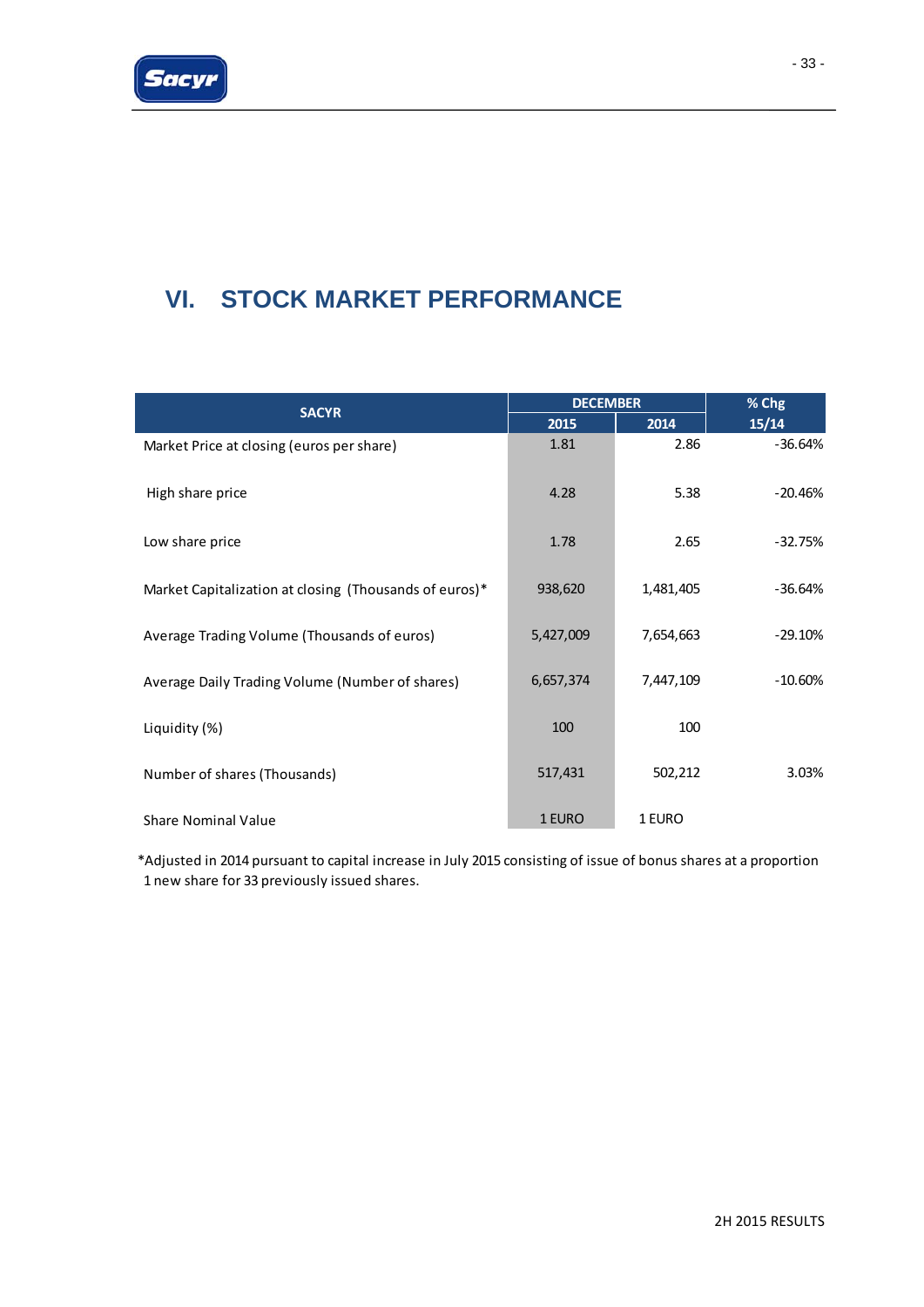

# **VII. SHAREHOLDER STRUCTURE**

Significant shareholders in Sacyr, S.A. at 31 December were as follows:

| <b>SHAREHOLDER</b>                      | %Total |
|-----------------------------------------|--------|
| <b>D. Manuel Manrique Cecilia</b>       | 5.1%   |
| Cymofag, S.L.                           | 5.1%   |
| <b>DISA. Demetrio Carceller Arce</b>    | 12.7%  |
| D. José Manuel Loureda Mantiñán         | 7.8%   |
| Prilou, S.L.                            | 3.2%   |
| Prilomi, S.L.                           | 4.6%   |
| <b>Grupo Corporativo Fuertes, S.L</b>   | 6.3%   |
| <b>Beta Asociados, S.L.</b>             | 5.1%   |
| <b>Taube Hodson Stonex Partners LLP</b> | 3.1%   |
| Grupo Satocan, S,A.                     | 2.6%   |
| <b>TOTAL SIGNIFICANT SHAREHOLDINGS</b>  | 42.5%  |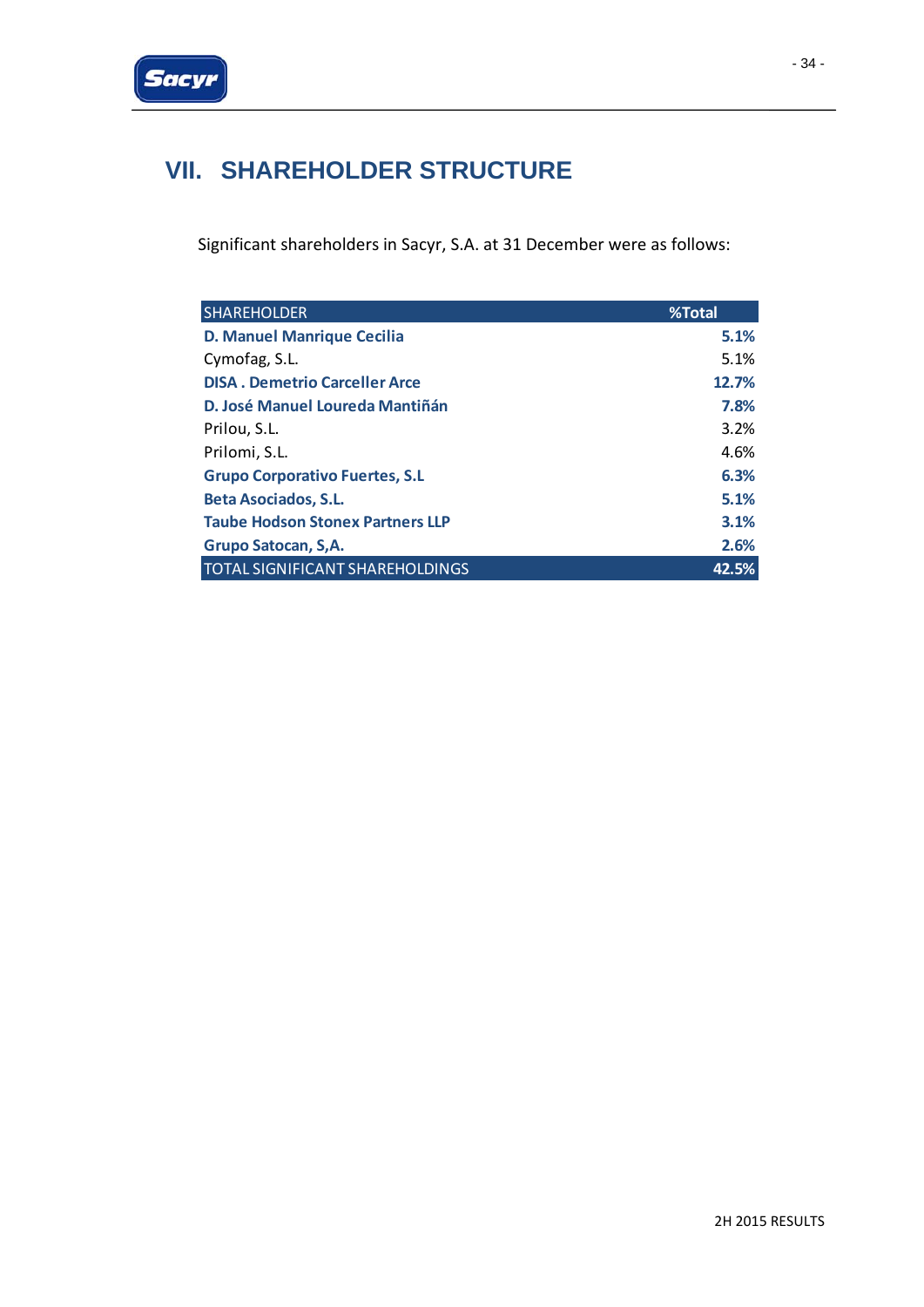

# **VIII. ACCOUNTING ISSUES**

a) As explained in previous quarters, as a result of changes to the corporate resolutions that delimit the control of certain concessions companies, these concessions were fully consolidated. The year 2014 has not been restated, as it is a change in consolidation scope that is not due to the application of IFRS 11. These companies and their impact on income at 31 December 2015 are as follows:

| Cambio perímetro de consolidación por<br>modificación de los acuerdos de gestión | $\frac{9}{6}$<br>Particip. | 2015    | 2014     | Var     | 2015   | 2014  | Var    |
|----------------------------------------------------------------------------------|----------------------------|---------|----------|---------|--------|-------|--------|
| AUTOVÍA DEL TURIA                                                                | 51%                        | 11.847  | $\Omega$ | 11.847  | 10.628 | 0     | 10.628 |
| AUTOVÍA NOROESTE C.A.R.M.                                                        | 51%                        | 8.306   | $\Omega$ | 8.306   | 6.372  | 0     | 6.372  |
| PALMA MANACOR                                                                    | 40%                        | 9.661   | 0        | 9.661   | 8.896  | 0     | 8.896  |
| AUTOVÍA DEL ARLANZÓN                                                             | 50%                        | 32.817  | $\Omega$ | 32.817  | 28.037 | 0     | 28.037 |
| <b>INTERCAMBIADOR DE MONCLOA</b>                                                 | 51%                        | 11.840  | $\Omega$ | 11.840  | 9.622  | 0     | 9.622  |
| INTERCAMBIADOR DE PLAZA ELÍPTICA                                                 | 51%                        | 6.386   | $\Omega$ | 6.386   | 4.593  | 0     | 4.593  |
| <b>HOSPITAL DE PARLA Y COSLADA *</b>                                             | 51%                        | 27.370  | 4.620    | 22.750  | 11.173 | 1.984 | 9.189  |
| <b>TOTAL</b>                                                                     |                            | 108.227 | 4.620    | 103,607 | 79,321 | 1,984 | 77.337 |

**REVENUE AT DECEMBER EBITDA AT DECEMBER**

\*In March 2014, 49% of the hospitals stake were sold and they started to be accounted by equity method. 2014 incomes include incomes until sale date.

- b) There were also impacts on EBITDA, of €77 million, and on net financial debt, of €561 million.
- c) The sale of a controlling percentage in Testa was recorded in the third quarter of 2015. Hence, Sacyr accounted for its 23% shareholding in Testa as a financial investment held for sale. The income statement records in "Income from discontinued activities" the net income from Testa from 1 January 2015 to 30 June 2015, as Testa is accounted as a discontinued operation in that period. The 2014 income statement has been adjusted so that both periods are comparable.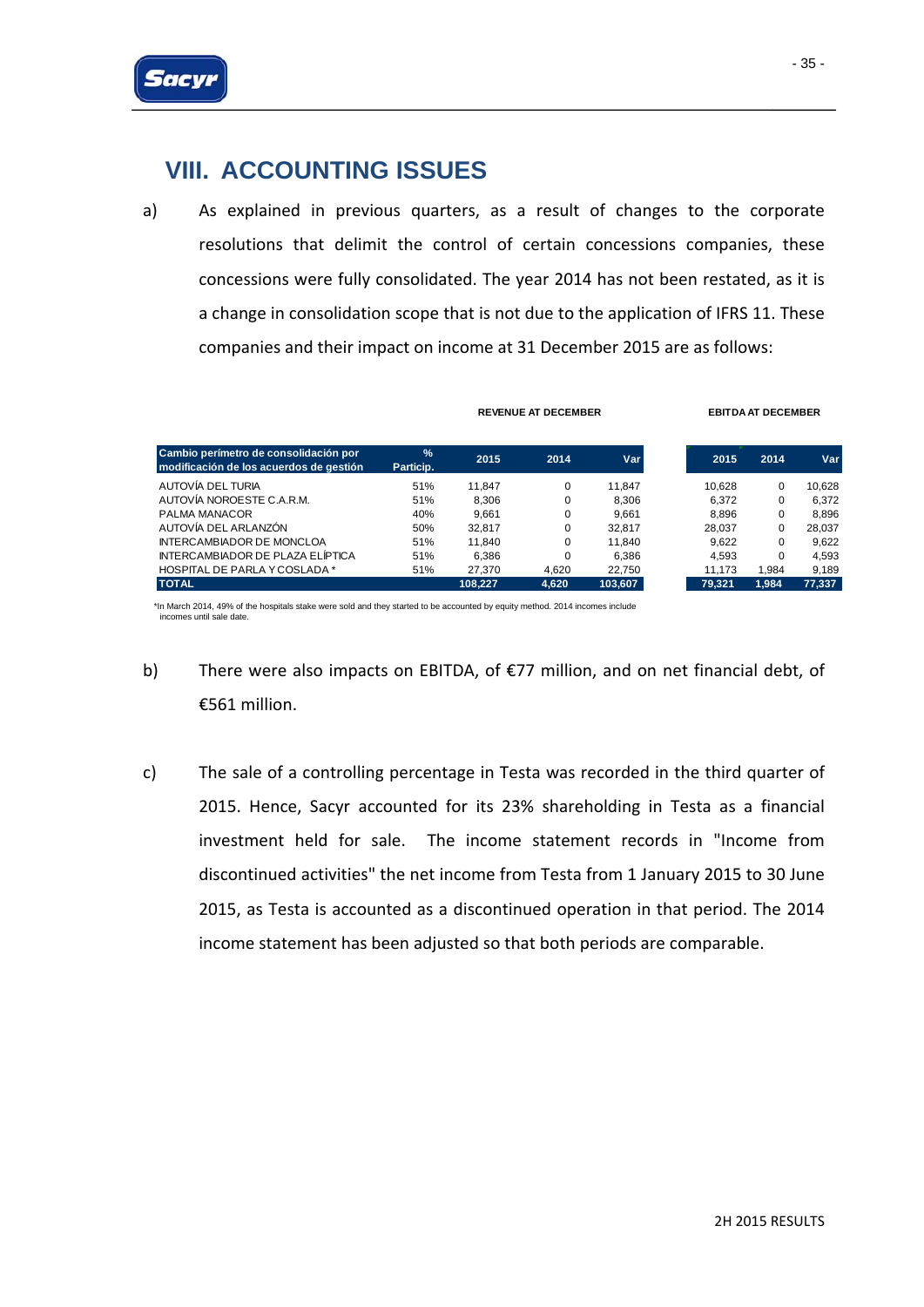

## **SALE OF TESTA**

• On June 8, 2015, an agreement was closed for the sale to Merlin Properties of Sacyr's 99.5% share in Testa, for €1,794 million.

The sale agreement was structured in various phases:

- In June 2015, Testa carried out a capital increase through which Merlin Properties acquired a 25% stake. Sacyr received €239 million. For accounting purposes, Testa was then considered a discontinued operation in the first half of the year.
- In July and August 2015, a further 52% in Testa shares were delivered, amounting to €1,238 million. As a result, at the date of publication of this report, Sacyr's stake in Testa amounted to 23%.

For accounting purposes, the capital gain from the sale was recorded in the third quarter of 2015 and Sacyr accounted for 23% of its shareholding in Testa as a financial investment held for sale.

Before 30 June 2016, the remaining 23% of Testa will be delivered to Merlin Properties for €317 million.